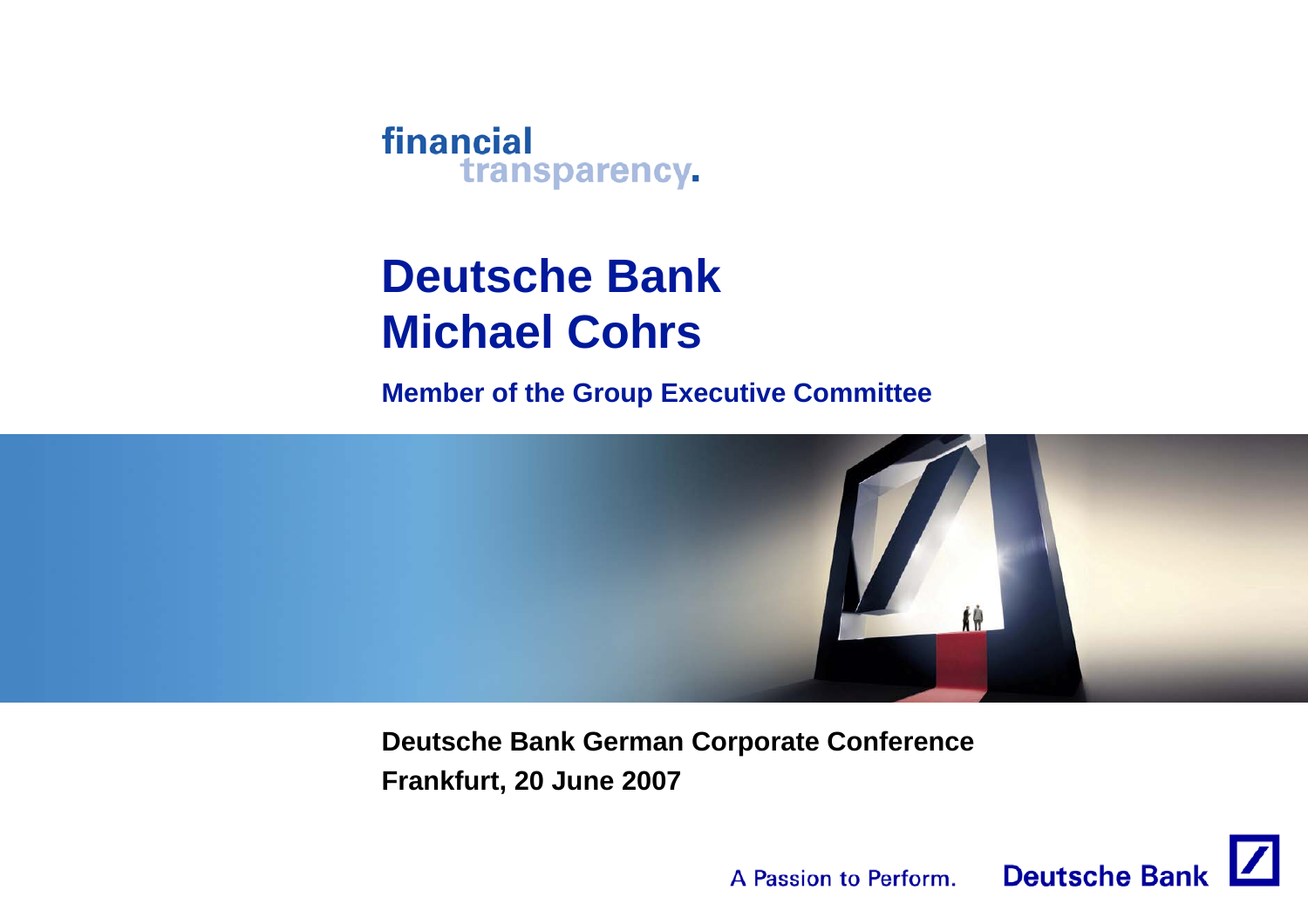



#### **Agenda**



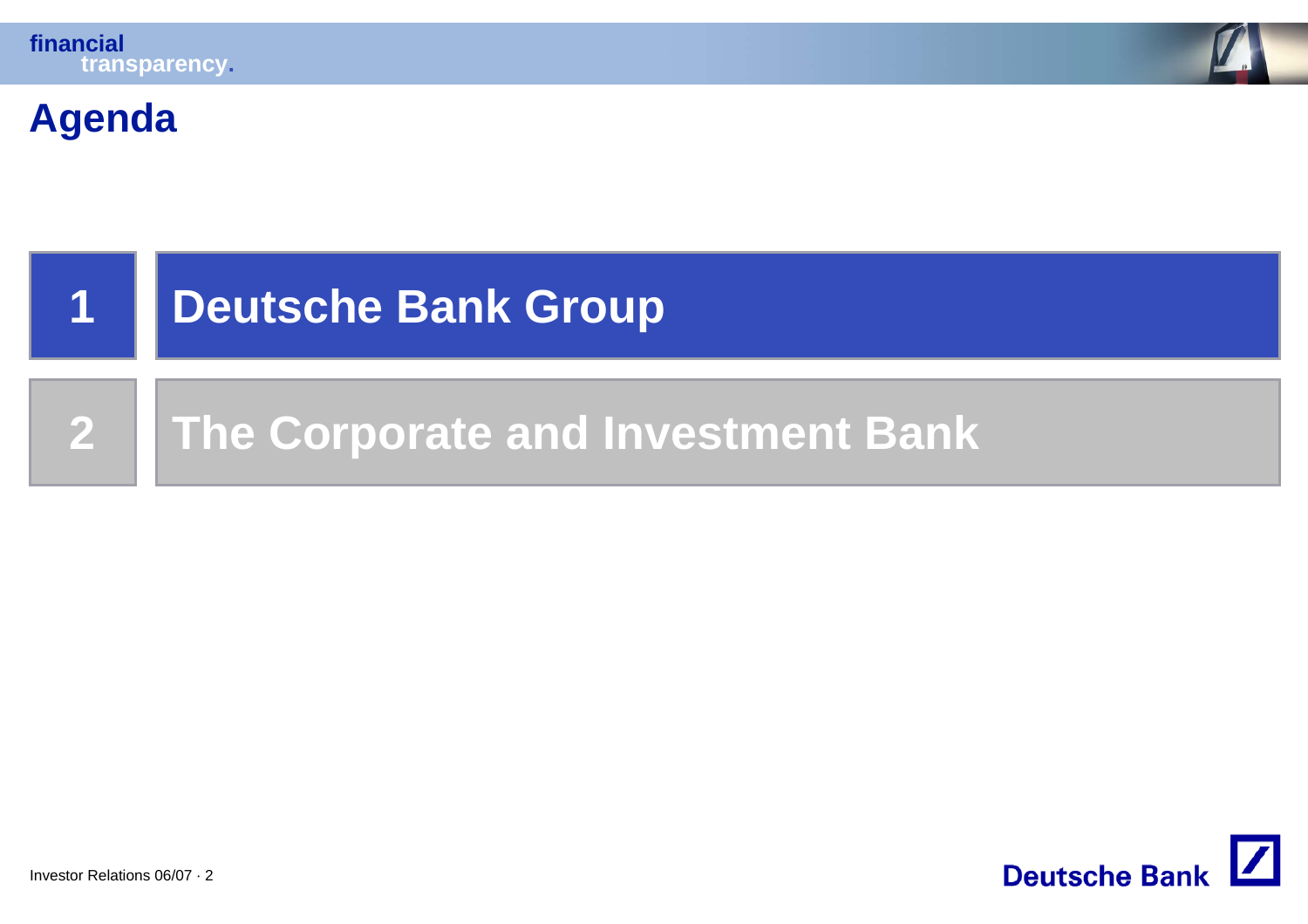

#### **The current phase of our strategy**

**2002 – 2003: Refocusing the business**

**Management Agenda Phase 1 Management Agenda Phase 2**

**2004 – 2005: Growth and 25% RoE**

#### **Management Agenda Phase 3**

**2006 – 2008Leveraging our global platform for accelerated growth**

| Maintain our cost, risk capital and  | Continue to invest in organic growth and |  |
|--------------------------------------|------------------------------------------|--|
| regulatory discipline                | 'bolt-on' acquisitions                   |  |
| Further grow our 'stable' businesses | Build on our competitive                 |  |
| in PCAM and GTB                      | edge in CIB                              |  |

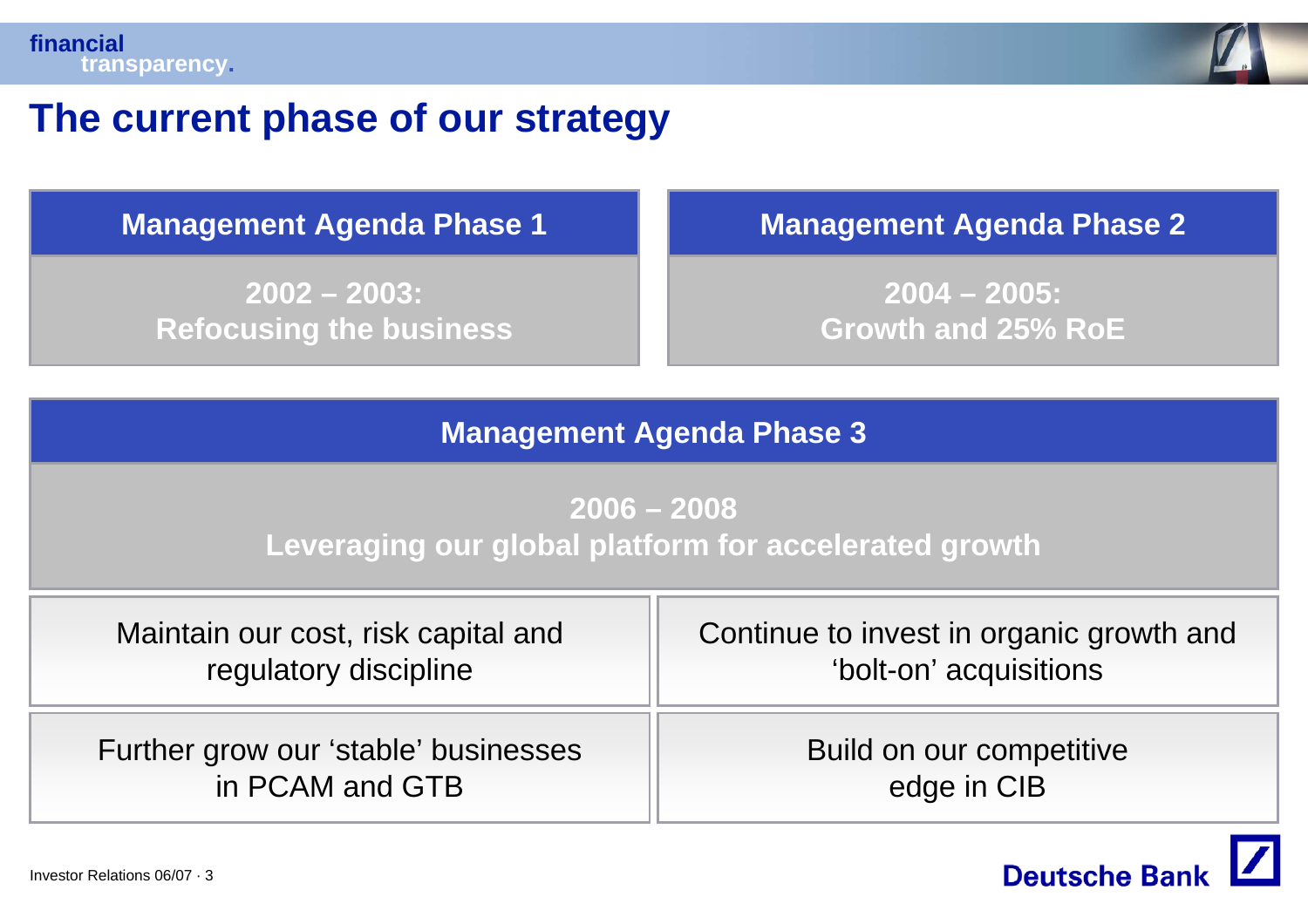



# **Revenue momentum, combined with cost and risk control ...**

In EUR bn



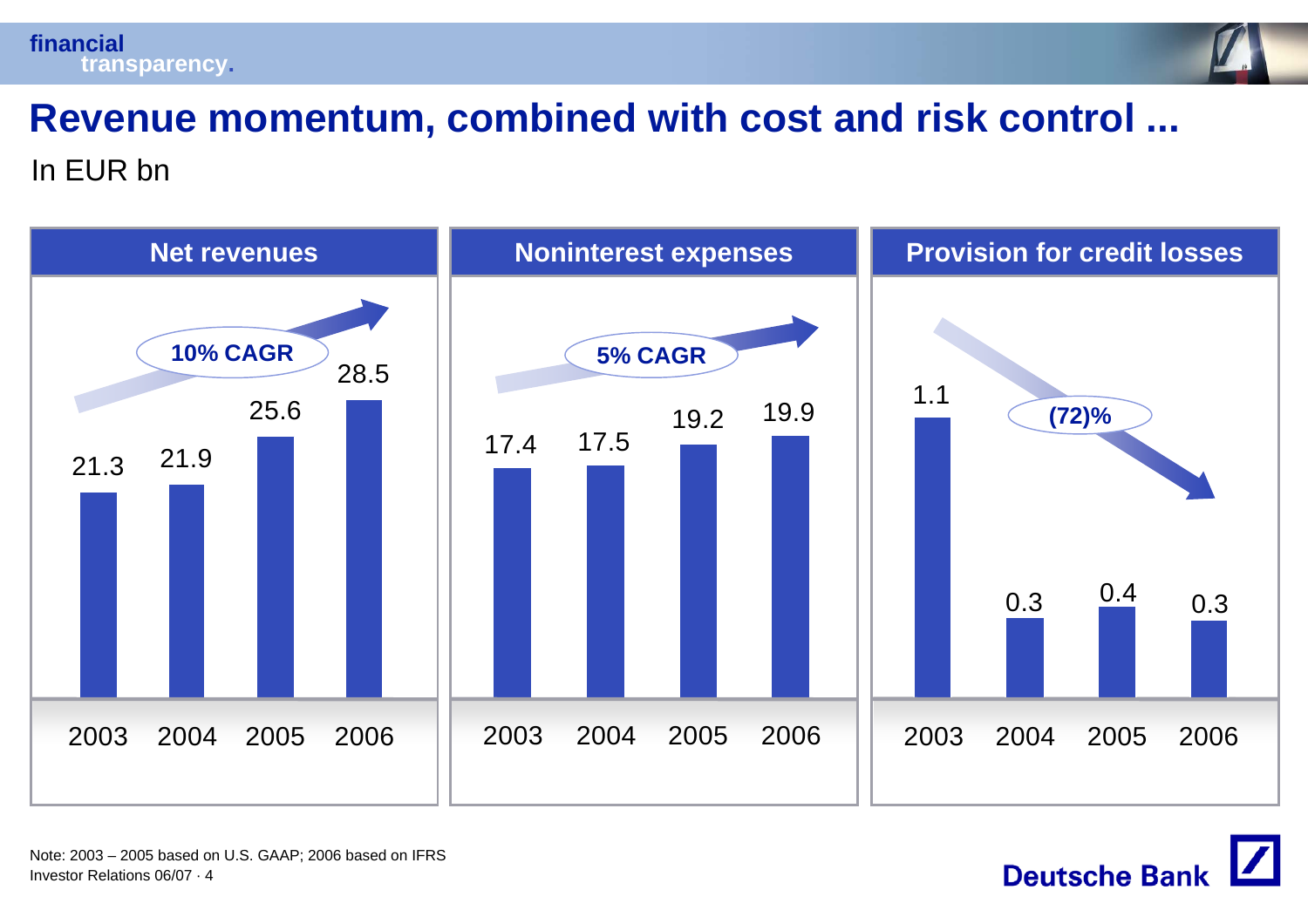



## **… creates considerable operating leverage …**

#### In EUR bn



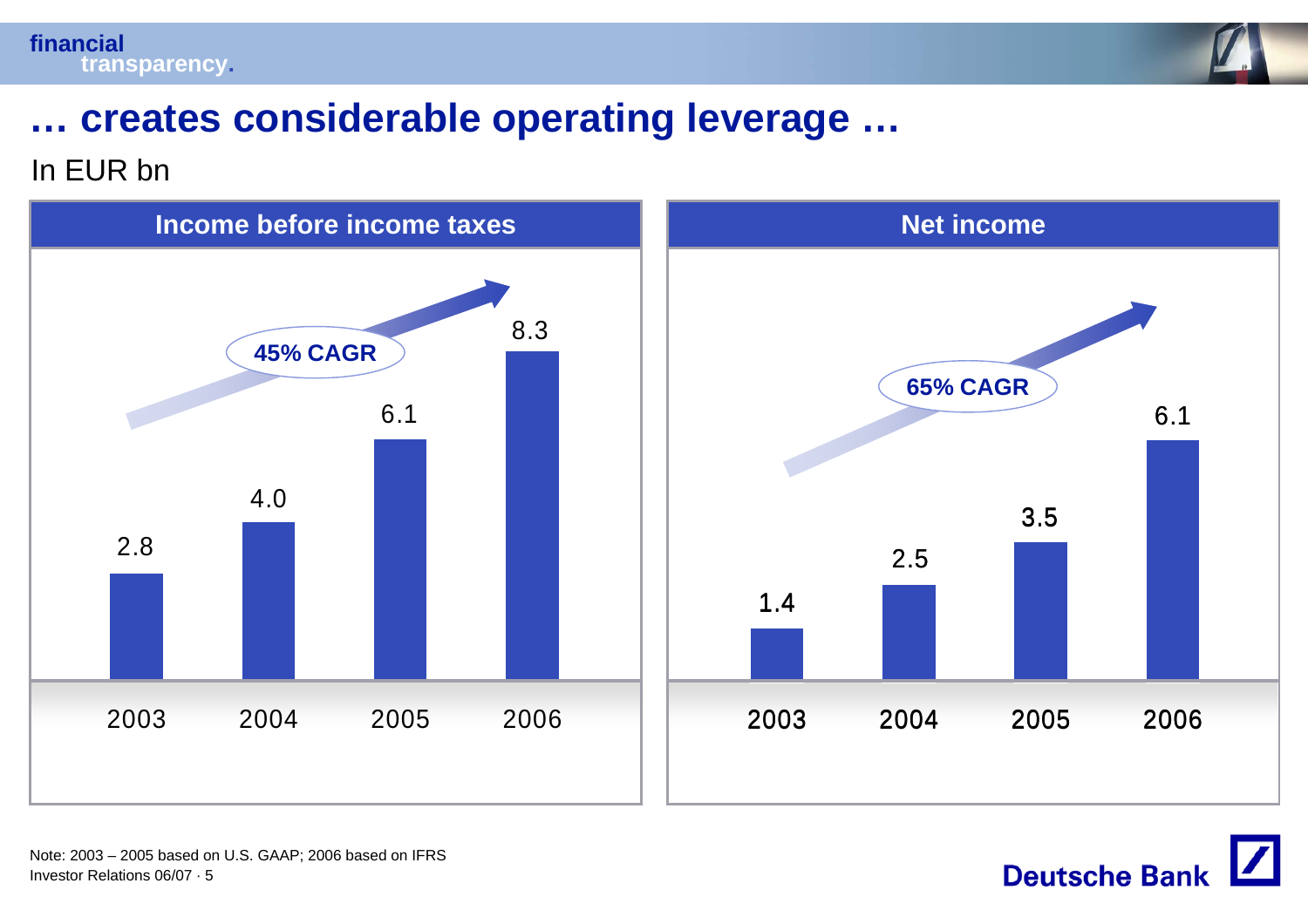

# **… significant growth in returns …**

1st quarter

**Deutsche Bank** 



(1) 2003-2004 underlying; 2005 as per target definition: excludes restructuring activities and substantial gains from industrial holdings;

from 2006 as per revised target definition: excludes significant gains (net of related expenses) / charges

(2) 2003-2005 reported; from 2006 as per revised target definition: excludes significant gains (net of related expenses) / charges

Note: 2003-2005 based on U.S. GAAP, 2006 onwards based on IFRS

Investor Relations 06/07 · 6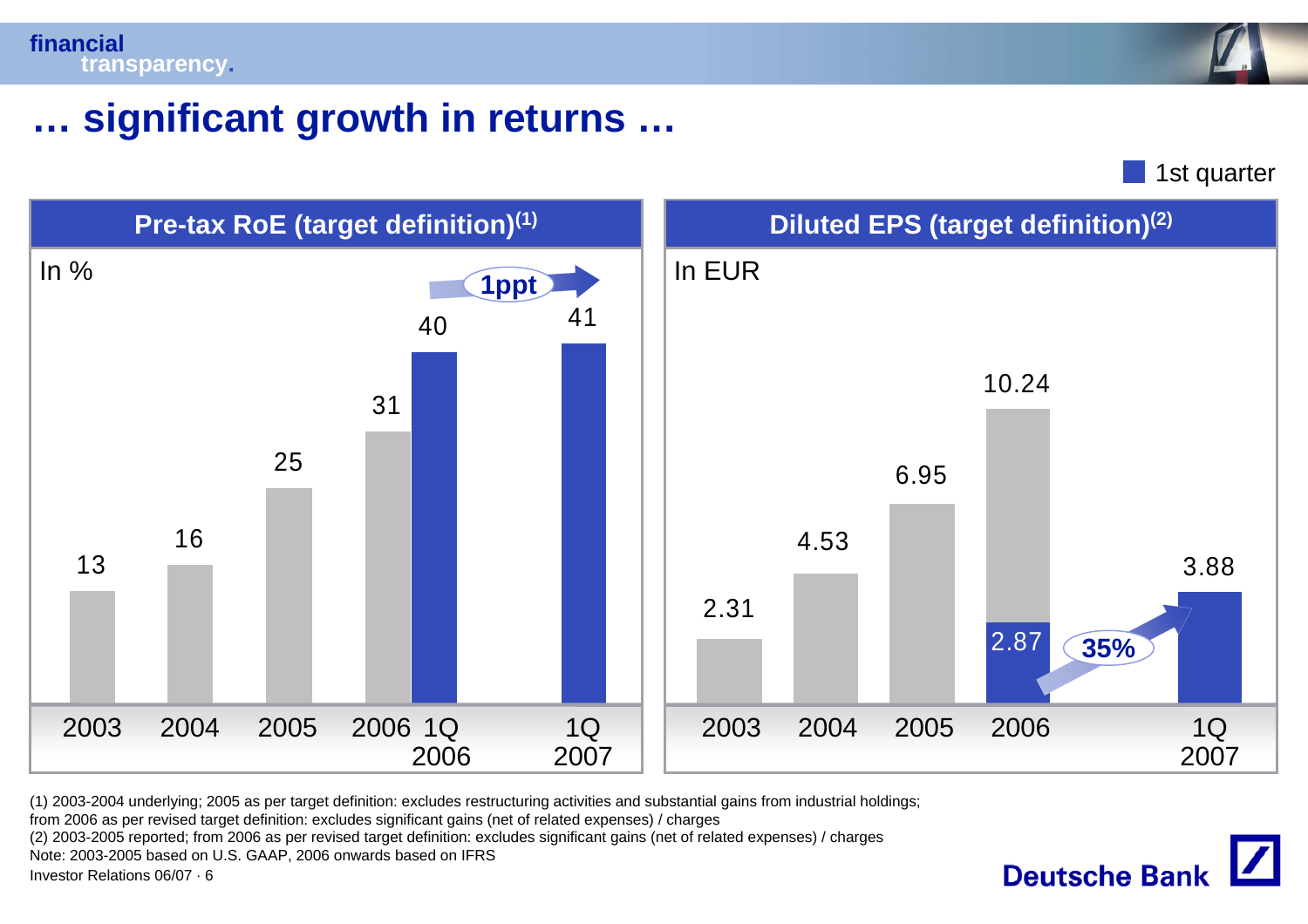

## **Delivery to shareholders**



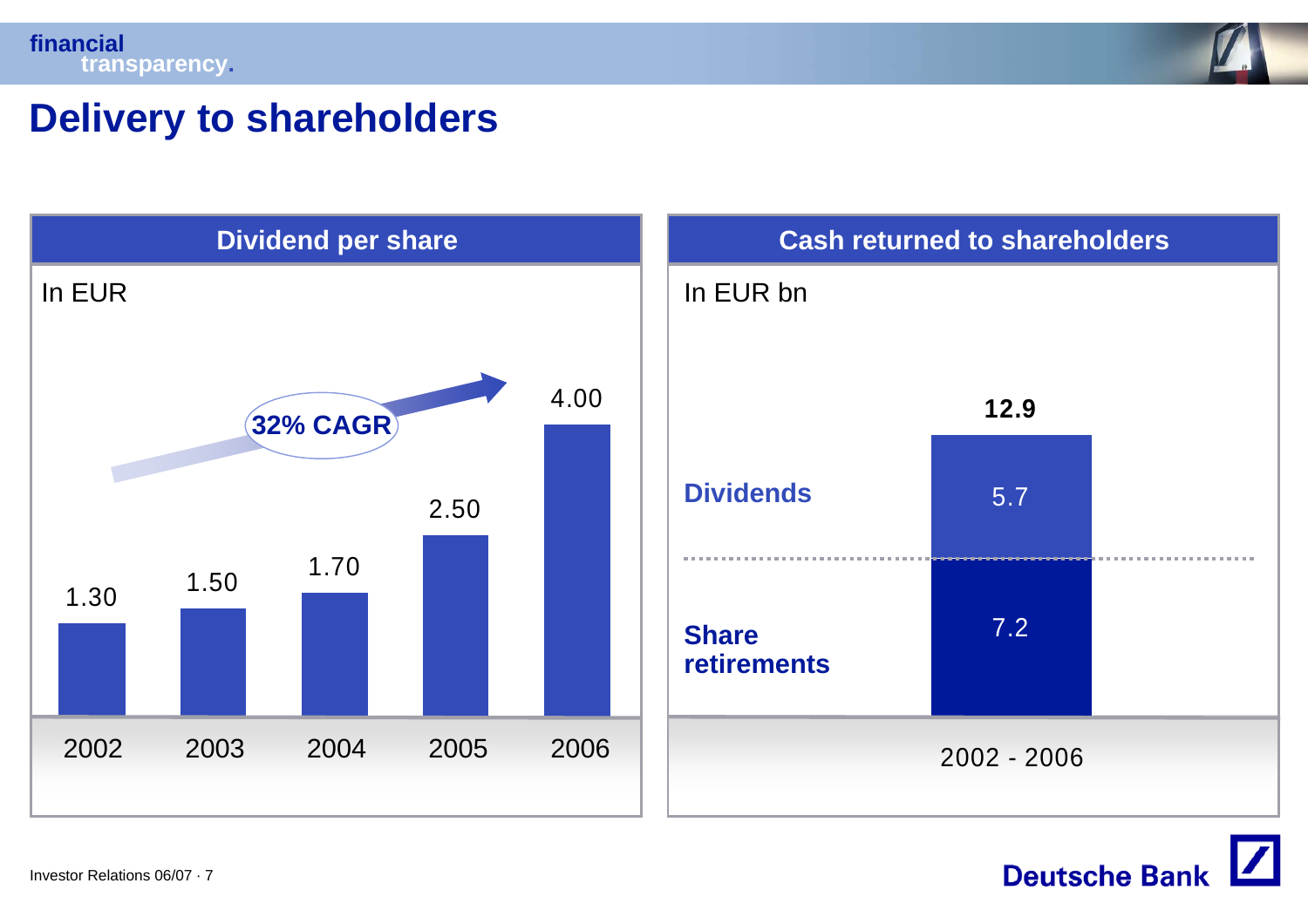

**6.3**

## **Vision 2008 and group targets**



Investor Relations 06/07 · 8\* Target definition

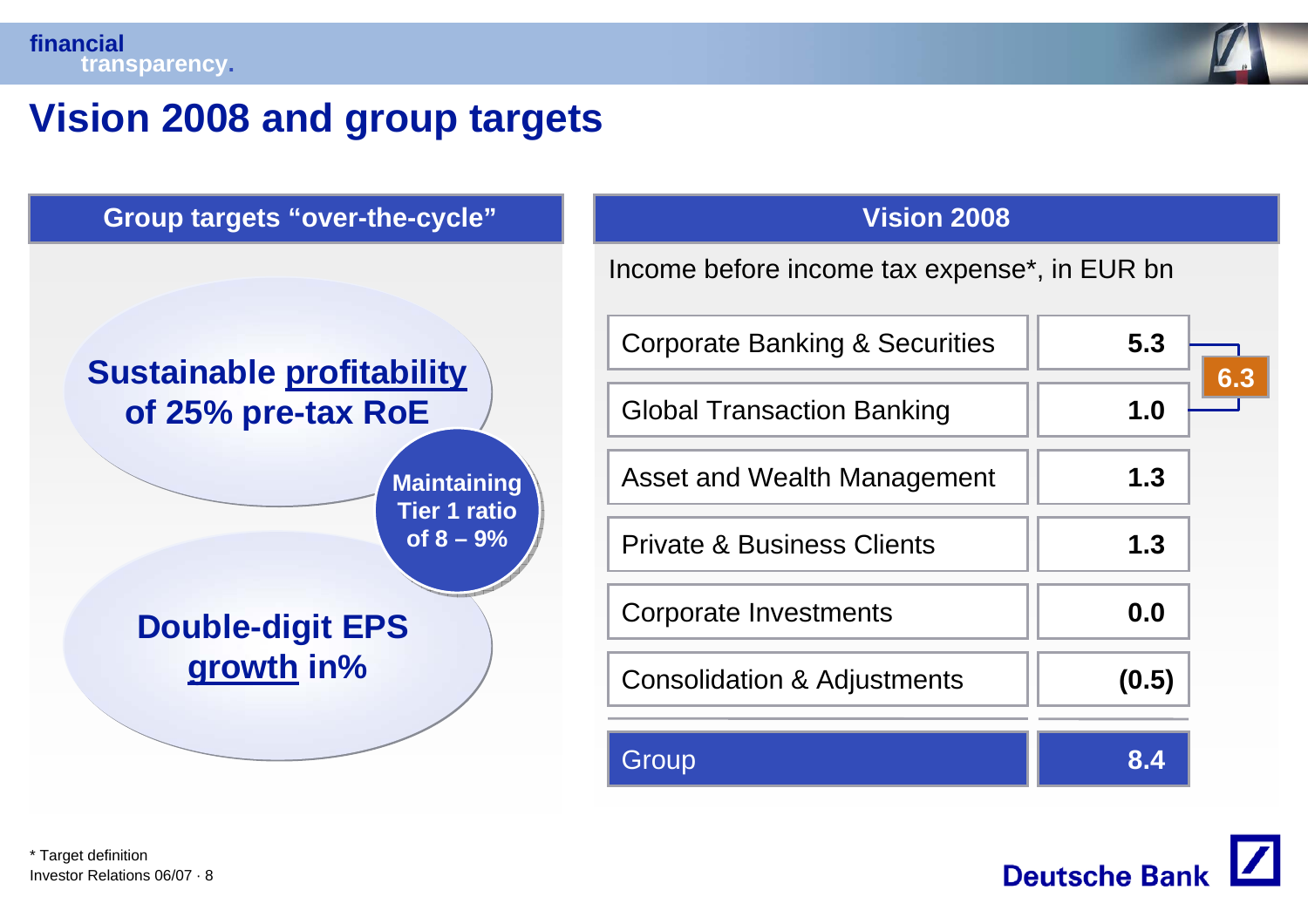



#### **Agenda**



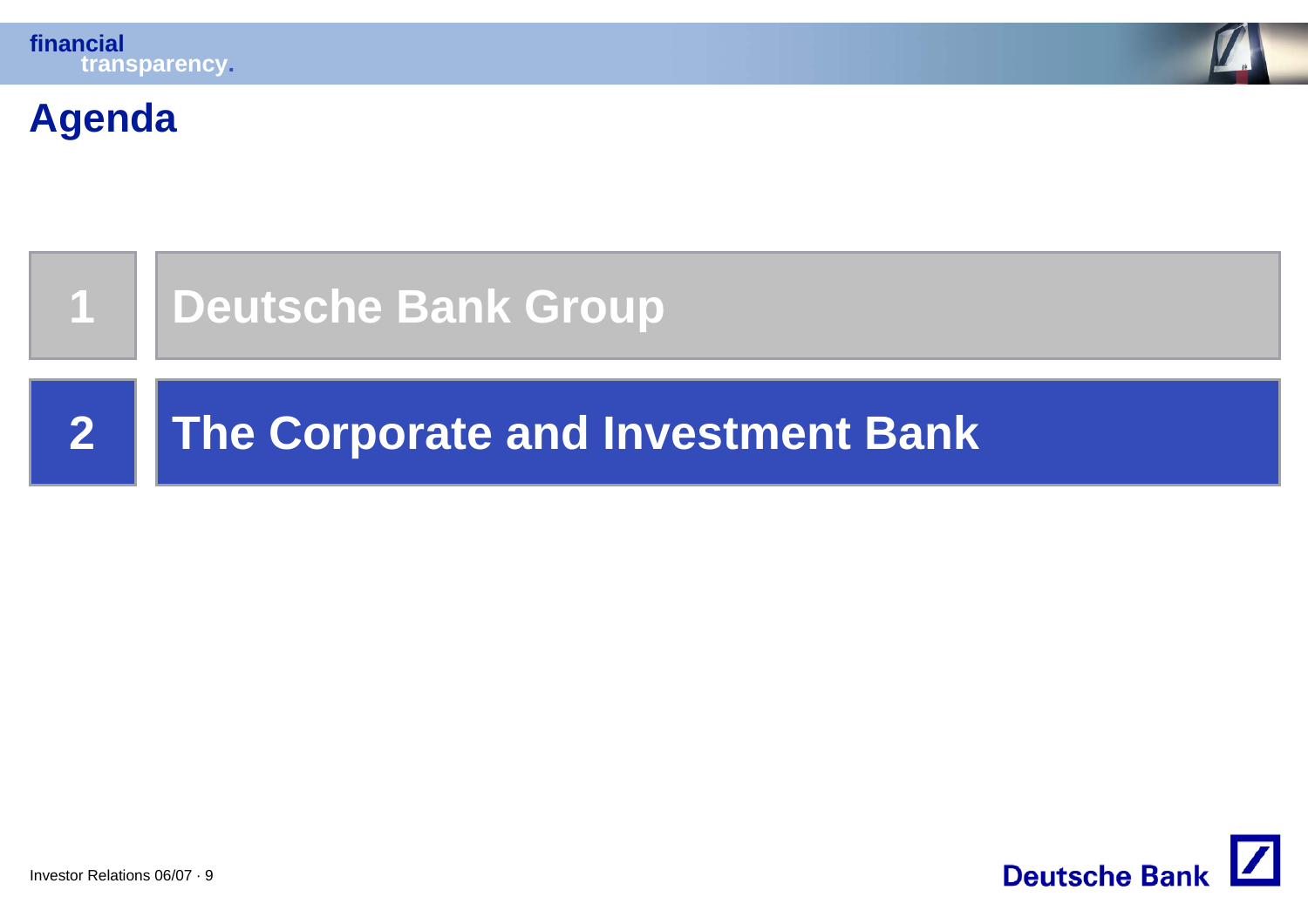



**Deutsche Bank** 

# **What is the Corporate and Investment Bank?**

**CIB management structure**

| <b>Global Markets</b>                | <b>Global Banking</b>                   |  |
|--------------------------------------|-----------------------------------------|--|
| <b>Client Coverage</b>               | <b>Client Coverage</b>                  |  |
| <b>Global Research</b>               | <b>Capital Market Sales</b>             |  |
| The Institutional Client Group (ICG) | Country                                 |  |
| <b>Products</b>                      | <b>Industry Groups</b>                  |  |
| <b>Distressed Products</b>           | <b>Products</b>                         |  |
| <b>Emerging Markets</b>              | <b>Asset Finance and Leasing</b>        |  |
| <b>Equity Proprietary Trading</b>    | Cash Management                         |  |
| Global Capital Markets*              | <b>Commercial Real Estate</b>           |  |
| <b>Global Commodities</b>            | <b>Global Capital Markets*</b>          |  |
| <b>Global Credit Trading</b>         | M&A                                     |  |
| Global Finance and Foreign Exchange  | Principal Investment                    |  |
| <b>Global Markets Equity</b>         | <b>Trade Finance</b>                    |  |
| <b>Global Rates</b>                  | <b>Trust and Securities Services</b>    |  |
|                                      | <b>Global Transaction Banking (GTB)</b> |  |

Investor Relations 06/07 · 10\* Indicates joint GM/GB business which includes Equity Capital Markets, Debt Capital Markets and Leveraged Debt Capital Markets. Business headed by Tom Gahan, reporting to Michael Cohrs and Anshu Jain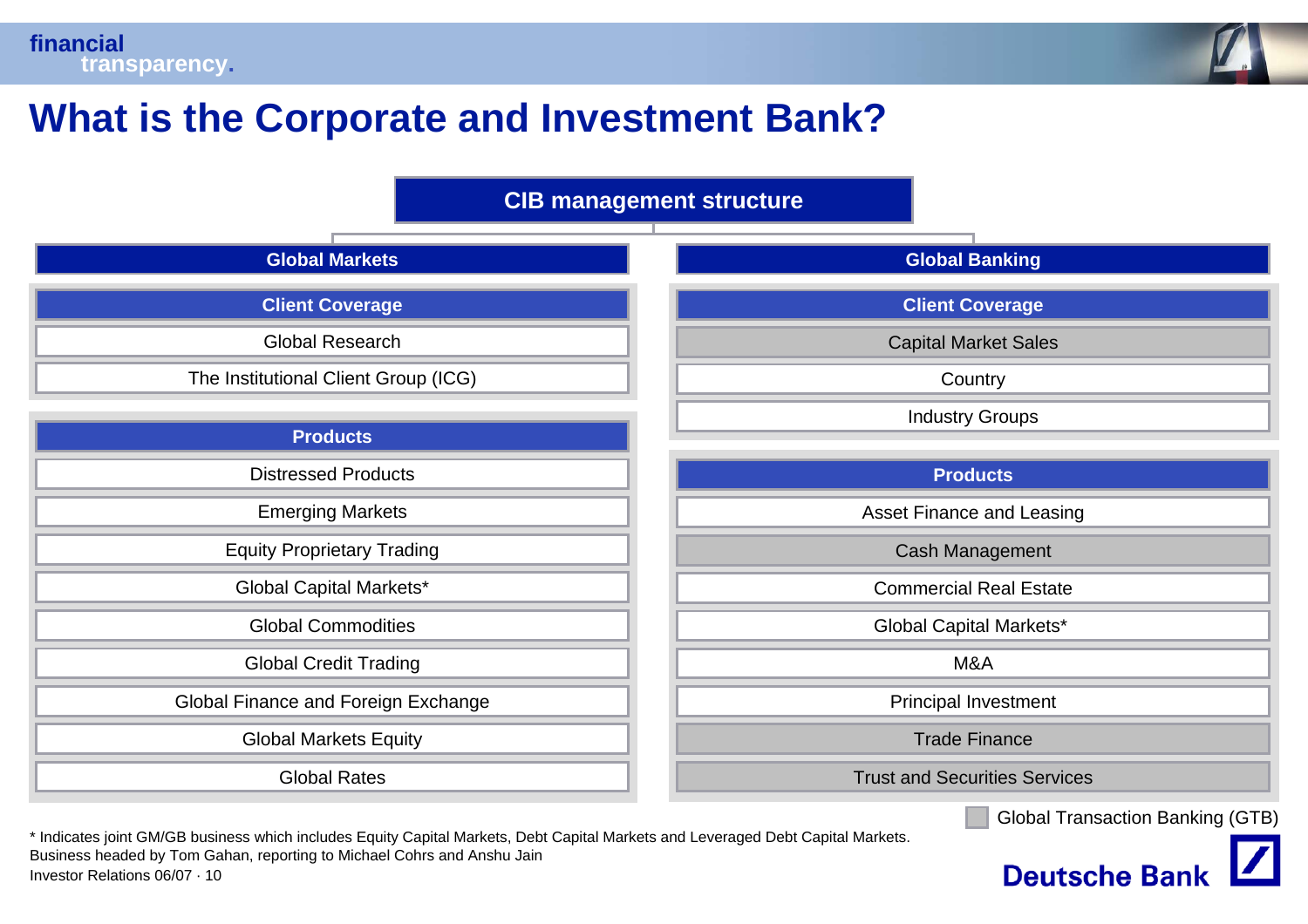

**Deutsche Bank** 

# **A leading global investment bank**

#### Revenues CIB 1Q2007, in EUR bn



(1) Morgan Stanley comparable segment reflects investment revenues not included in Sales & Trading / Investment banking

(2) Diverging fiscal year

Note: Goldman Sachs excl. revenues from Principal Investments; translation into EUR based on average FX rate of respective reporting period; DB CIB total revenues

include other revenues of EUR (0.1) bn

Source: Company data

Investor Relations 06/07 · 11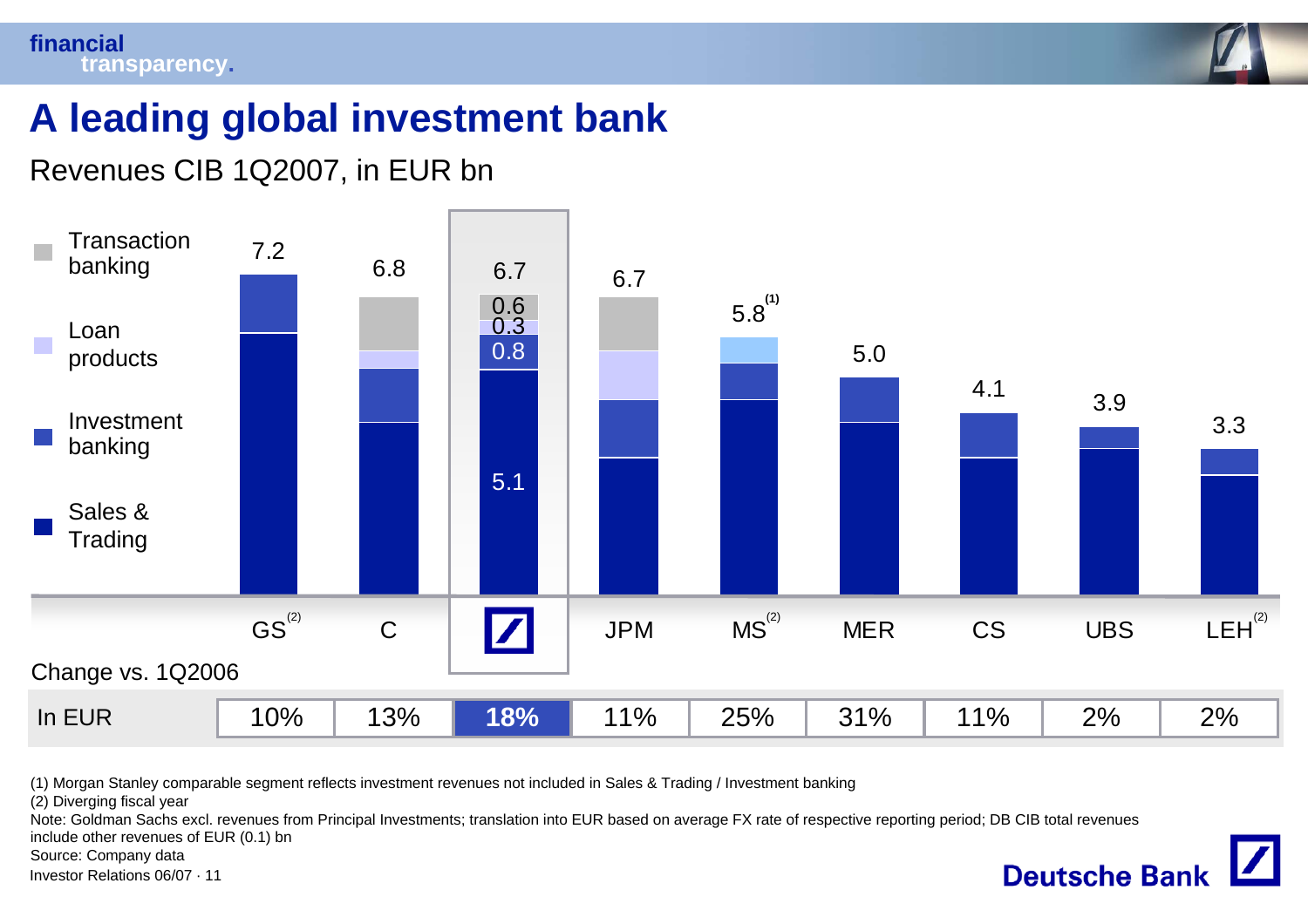#### **financialtransparency.**



**Deutsche Bank** 

# **Market leadership in sales and trading …**

Revenues Sales & Trading 1Q2007, in EUR bn



\* Diverging fiscal year

Note: Goldman Sachs and Morgan Stanley excl. revenues from Principal Investments or other investment revenues;

translation into EUR based on average FX rate of respective reporting period. Figures may not add up due to rounding differences.

Source: Company data

Investor Relations 06/07 · 12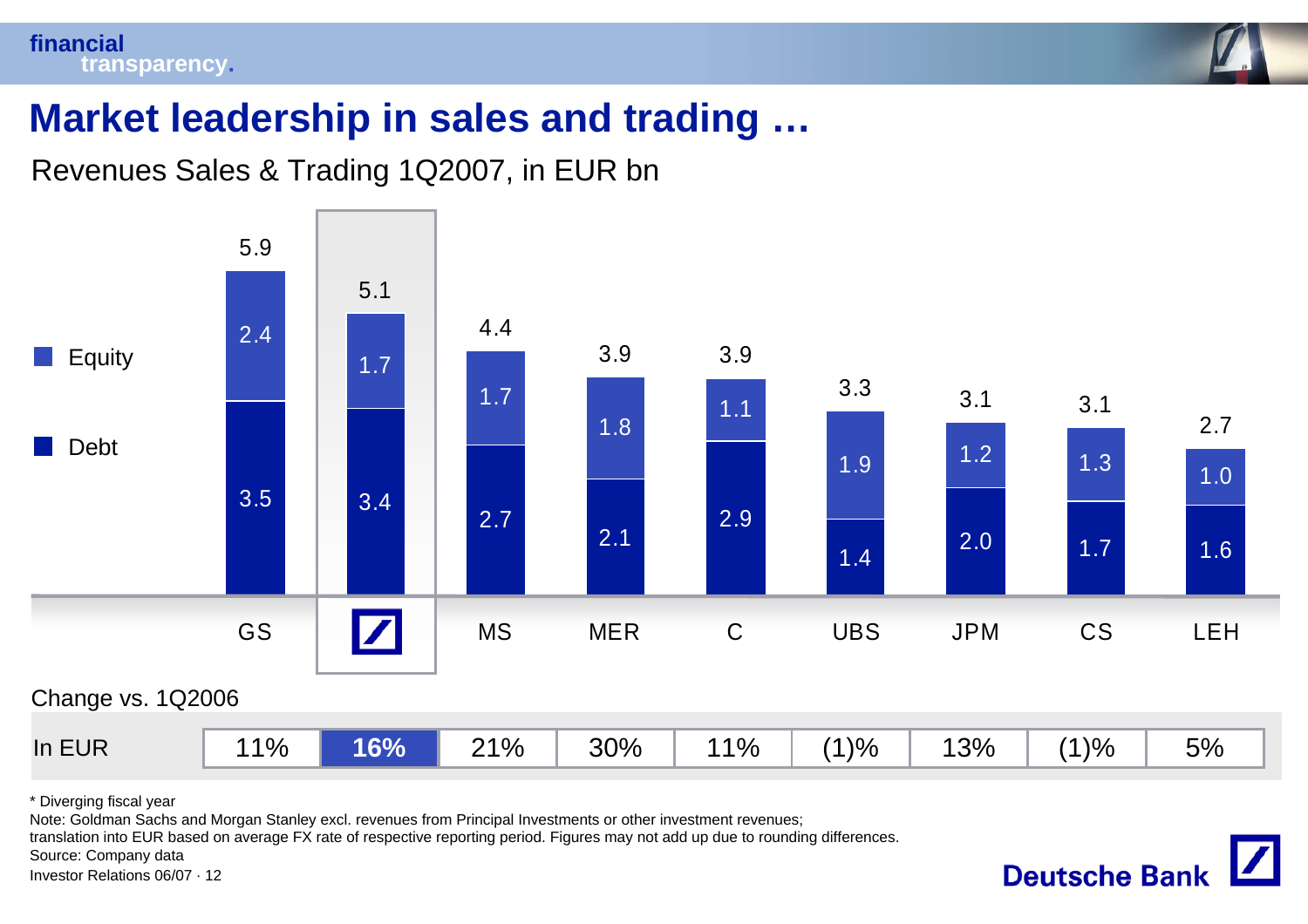**financialtransparency.**



## **... thanks to a well diversified business portfolio**

Global Markets revenues, 2006



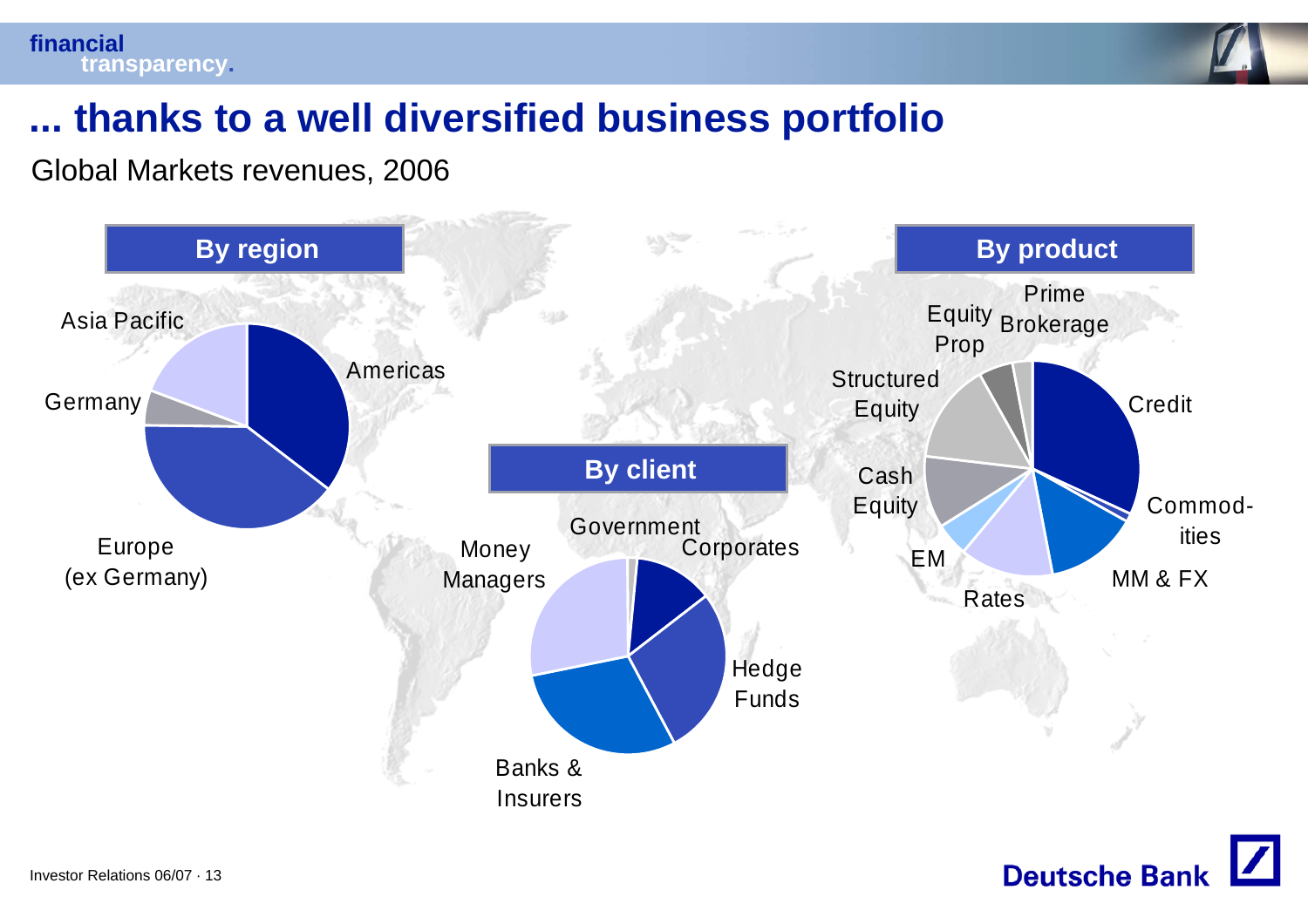

# **Global Markets is superbly positioned for stable growth**

Sales & Trading (debt / equity) revenues

**Illustrative** 



| <b>Proprietary risk</b> | <b>Equities Prop</b><br><b>Credit Prop</b><br><b>Rates Prop</b><br><b>FX Prop</b>                                                                                                                                                                                               |
|-------------------------|---------------------------------------------------------------------------------------------------------------------------------------------------------------------------------------------------------------------------------------------------------------------------------|
| Market access           | <b>Cash Equities</b><br><b>Foreign Exchange</b><br><b>Government Bonds</b><br>Corporate Bonds<br><b>Money Markets</b>                                                                                                                                                           |
| Intellectual capital    | <b>Equity Derivatives</b><br><b>Credit Derivatives</b><br><b>Rates Derivatives</b><br><b>FX Derivatives</b><br><b>Commodity Derivatives</b><br><b>Collateralized Debt Obligations</b><br><b>Securitized Products</b><br><b>Structured Finance</b><br><b>Distressed Products</b> |

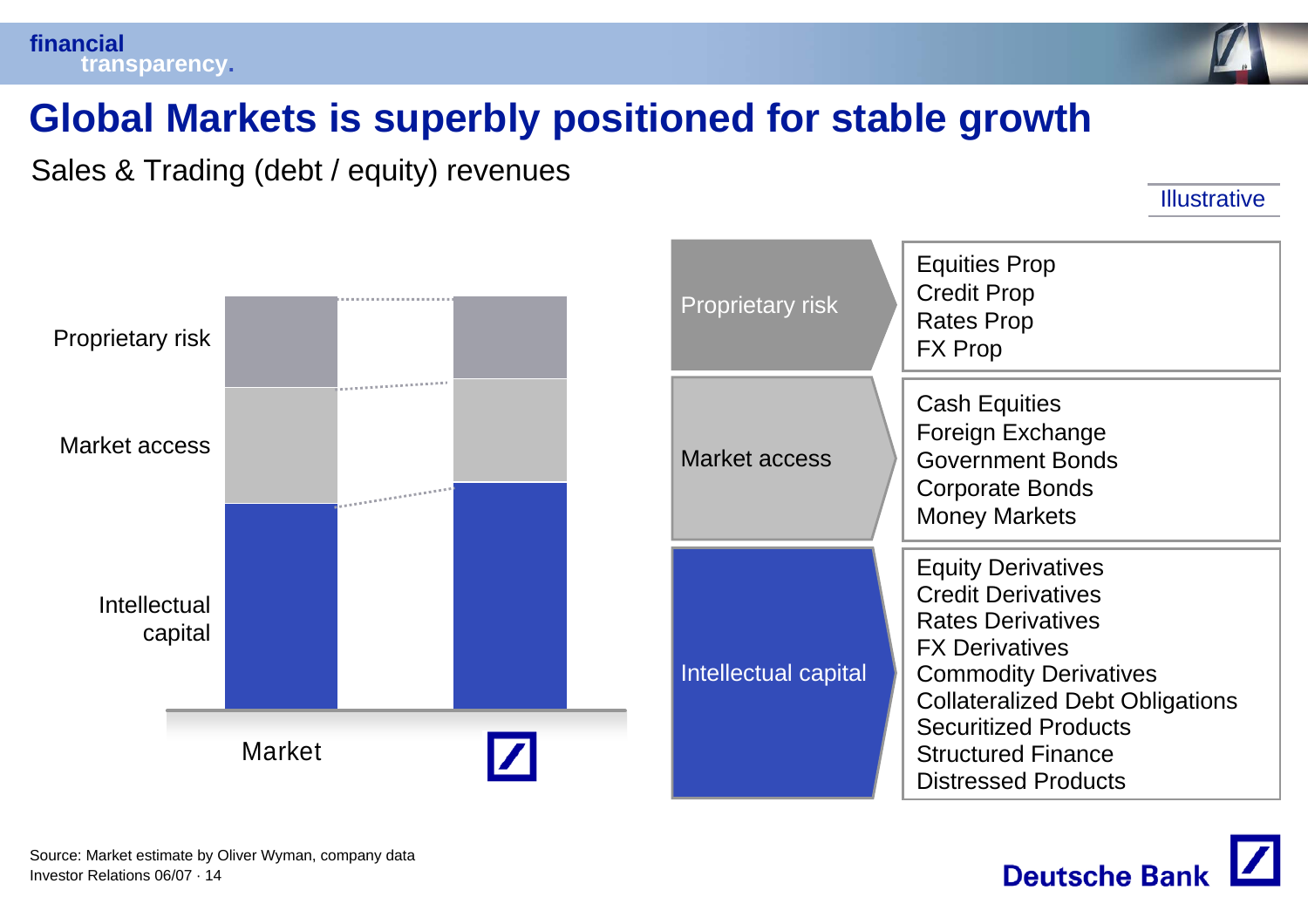#### **financialtransparency.**



#### **Global Markets strategic positioning: Strongest in large, high-growth markets**

|                 | <b>Underweight</b>                                                      | In-line                                          | <b>Overweight</b>                                                                        |                                                                                                                            |
|-----------------|-------------------------------------------------------------------------|--------------------------------------------------|------------------------------------------------------------------------------------------|----------------------------------------------------------------------------------------------------------------------------|
| <b>Products</b> | <b>US Equities</b><br><b>Cash Credit</b><br>Commodities<br>■ Cash Rates | ■ International Equities<br><b>Prime Finance</b> | Structured Credit<br>Structured Rates<br><b>Equity Derivatives</b><br>■ Foreign Exchange | Strong competitive position<br>in a significant market<br>Underweight position<br>and/or significant planned<br>investment |
|                 | 20%                                                                     | 15%                                              | 65%                                                                                      | $= 100\%$ approximate % of total<br>market Sales & Trading                                                                 |
| Clients         | ■ Corporates                                                            | <b>Money managers</b>                            | <b>E</b> Hedge Funds<br><b>Banks</b><br><b>Insurers/</b><br><b>Re-insurers</b>           | revenues 2006                                                                                                              |
|                 | 15%                                                                     | 25%                                              | 60%                                                                                      |                                                                                                                            |
| Regions         | North America<br><b>Japan</b>                                           | ■ International Equities<br><b>Prime Finance</b> | <b>Europe</b><br><b>CEEMA</b><br>■ Asia<br><b>LatAm</b>                                  |                                                                                                                            |
|                 | 55%                                                                     |                                                  | 45%                                                                                      |                                                                                                                            |

Investor Relations 06/07 · 15Source: Oliver Wyman, DB analysis

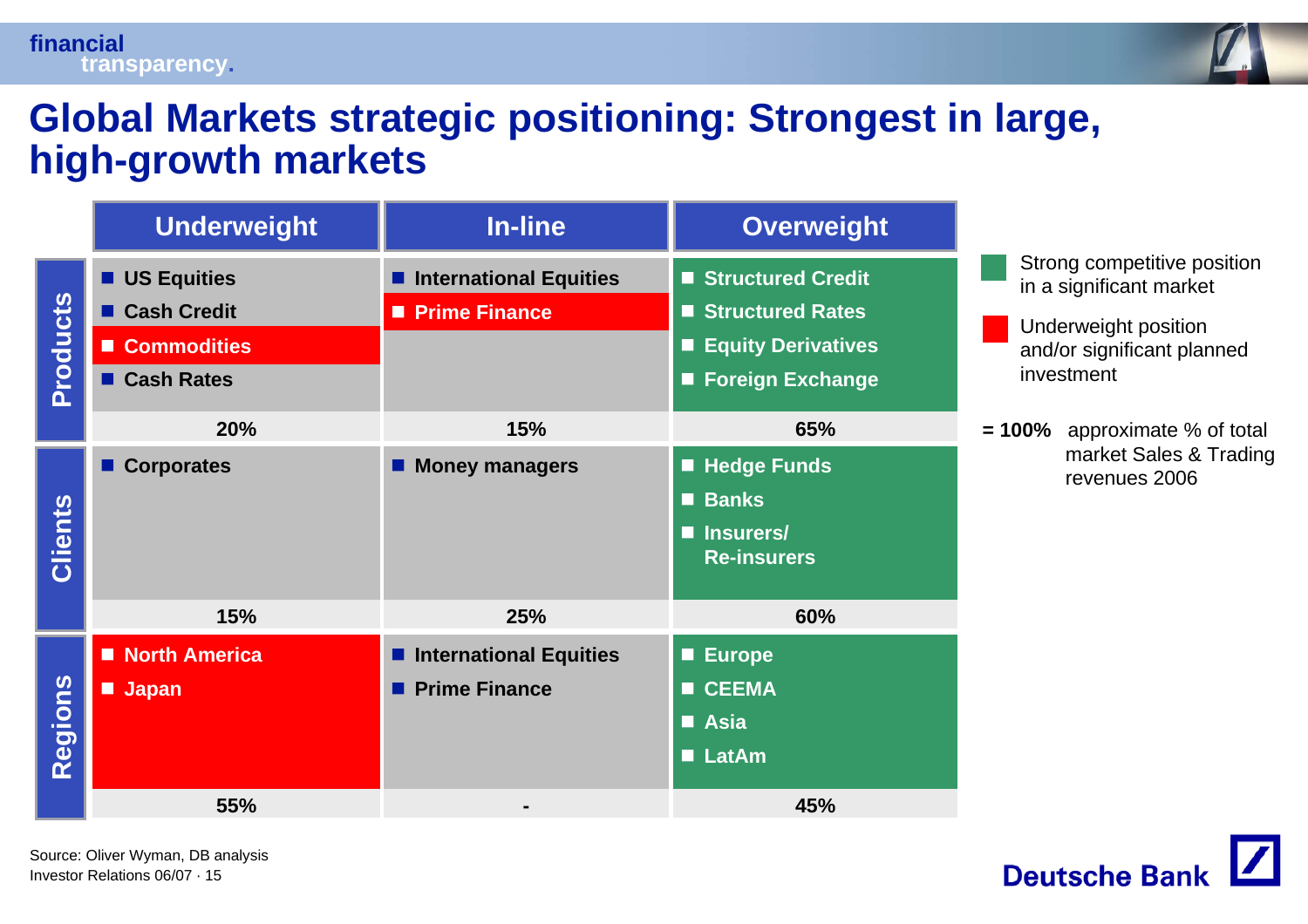



## **Global Banking's two key goals**



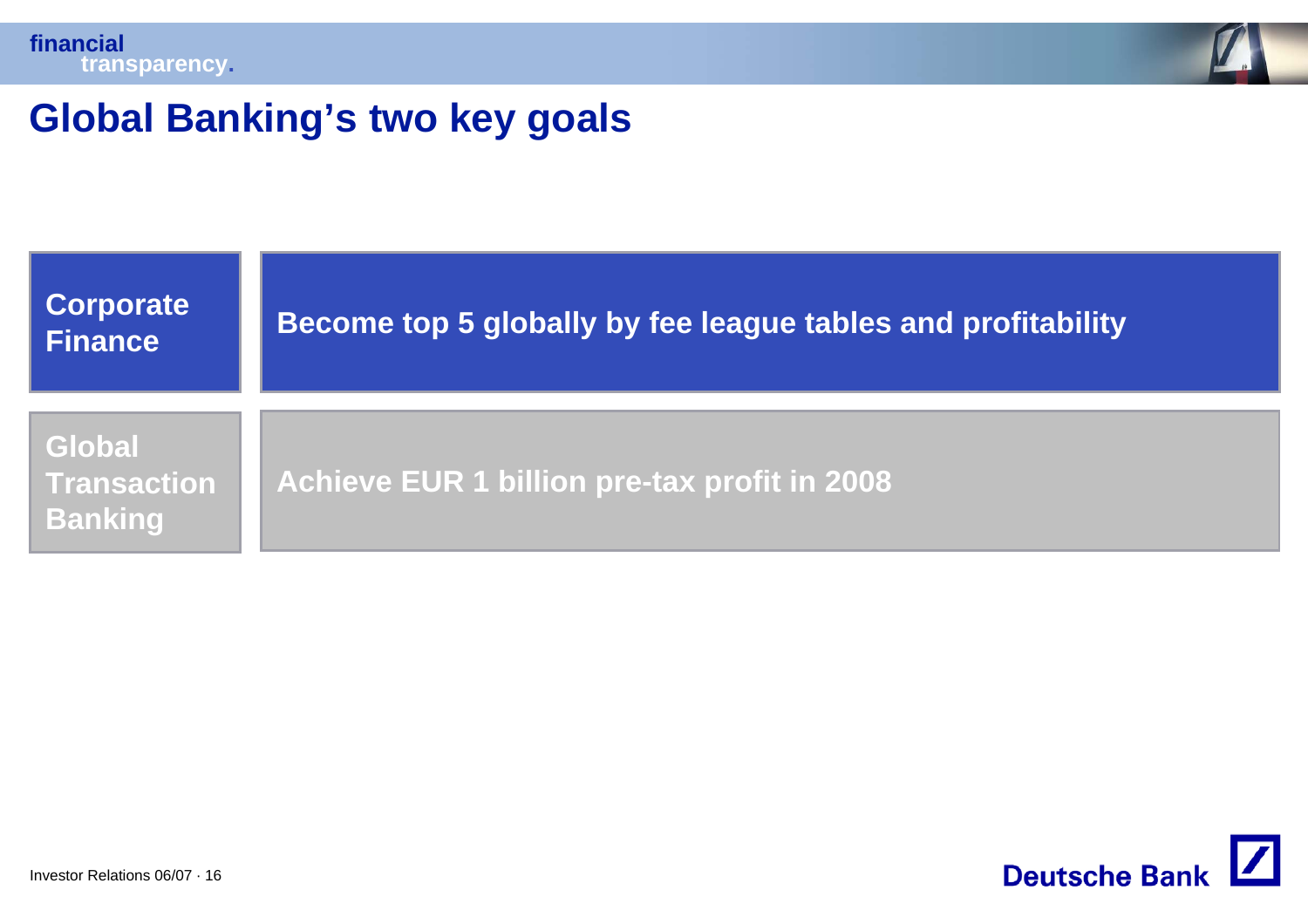



**Deutsche Bank** 

# **Corporate Finance: a Top 5 position is attainable**

In USD bn



Investor Relations 06/07 · 17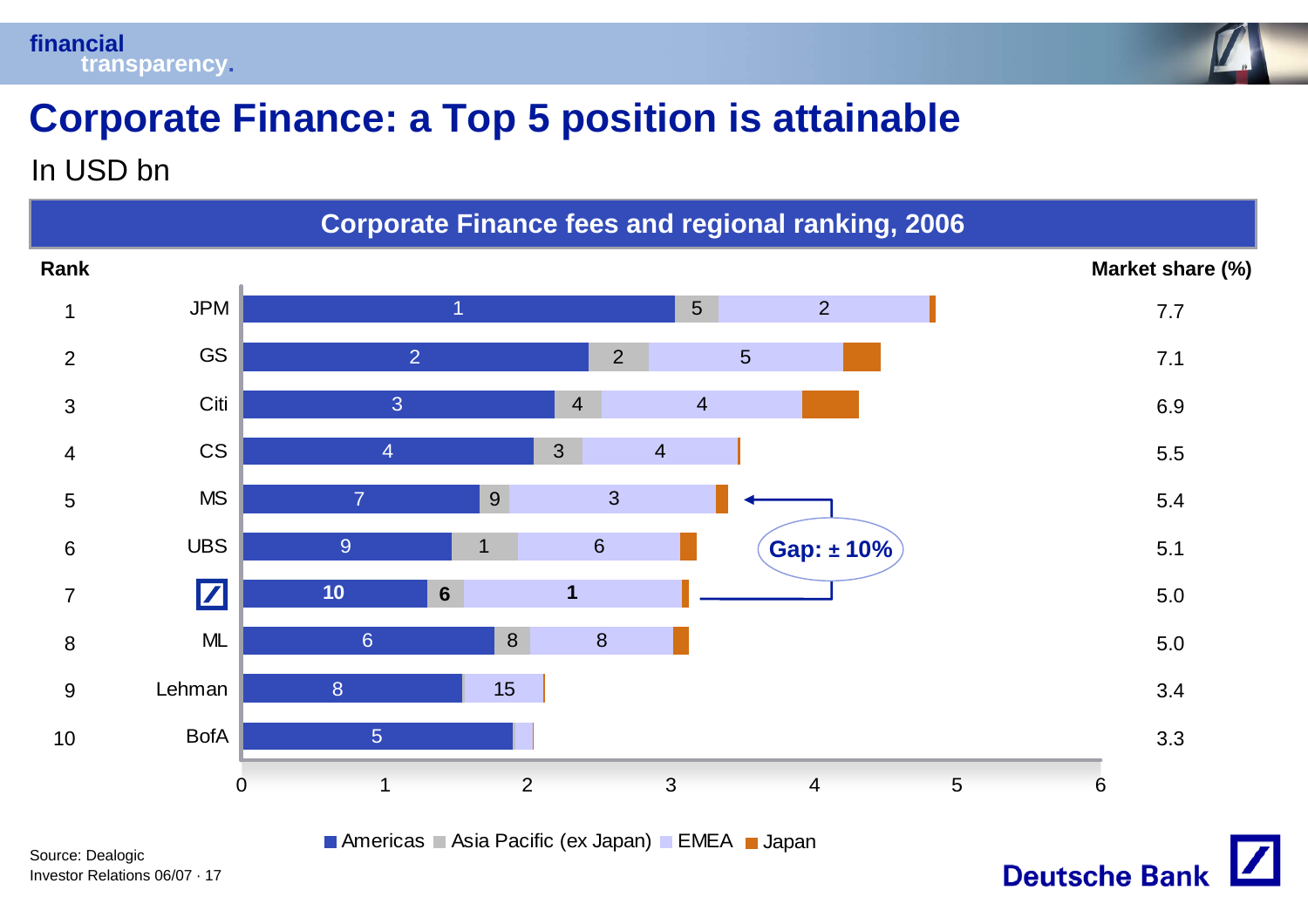



In USD bn



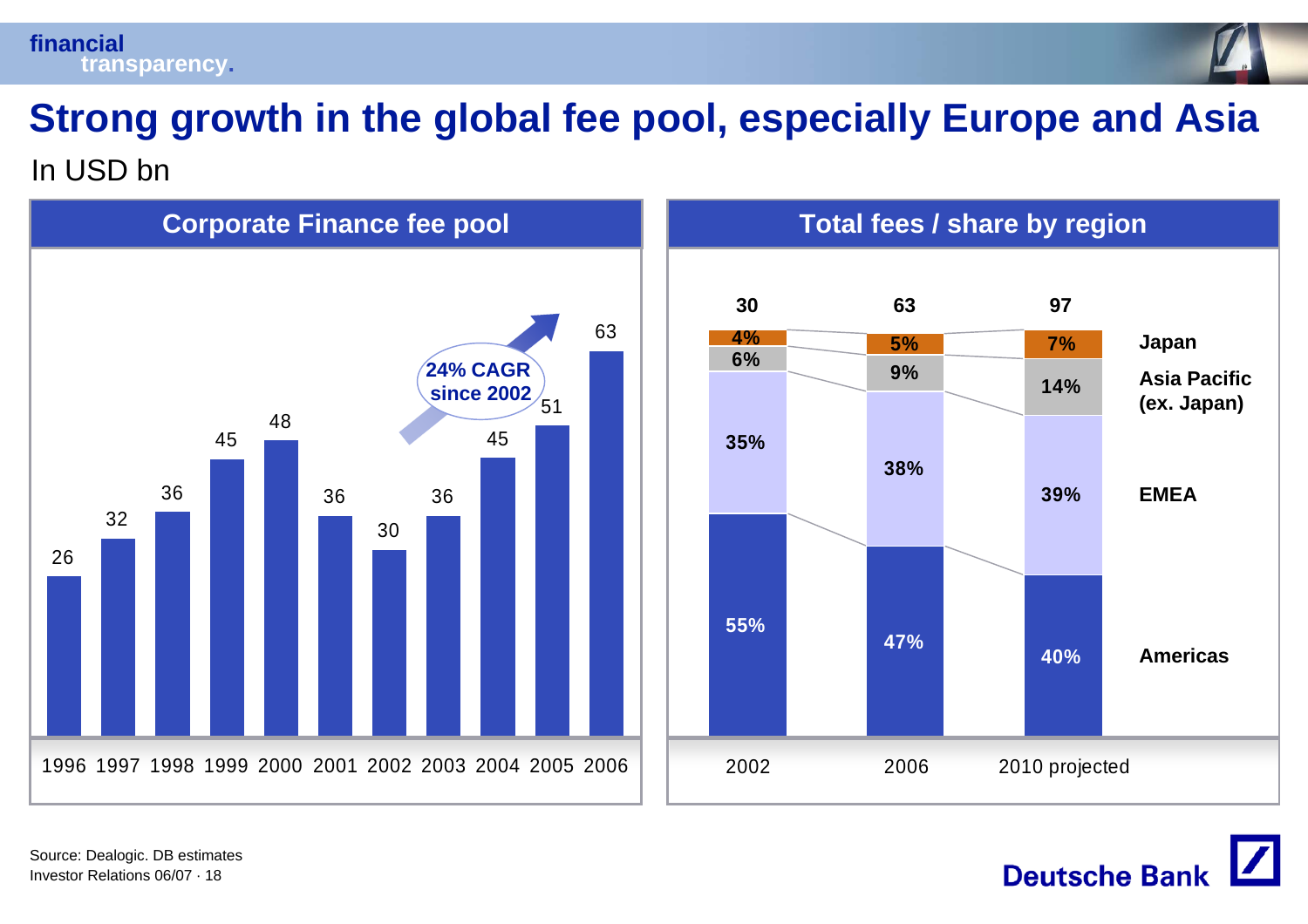

# **Larger deals are driving the M&A market**

#### In EUR bn

**Global M&A announced volume**



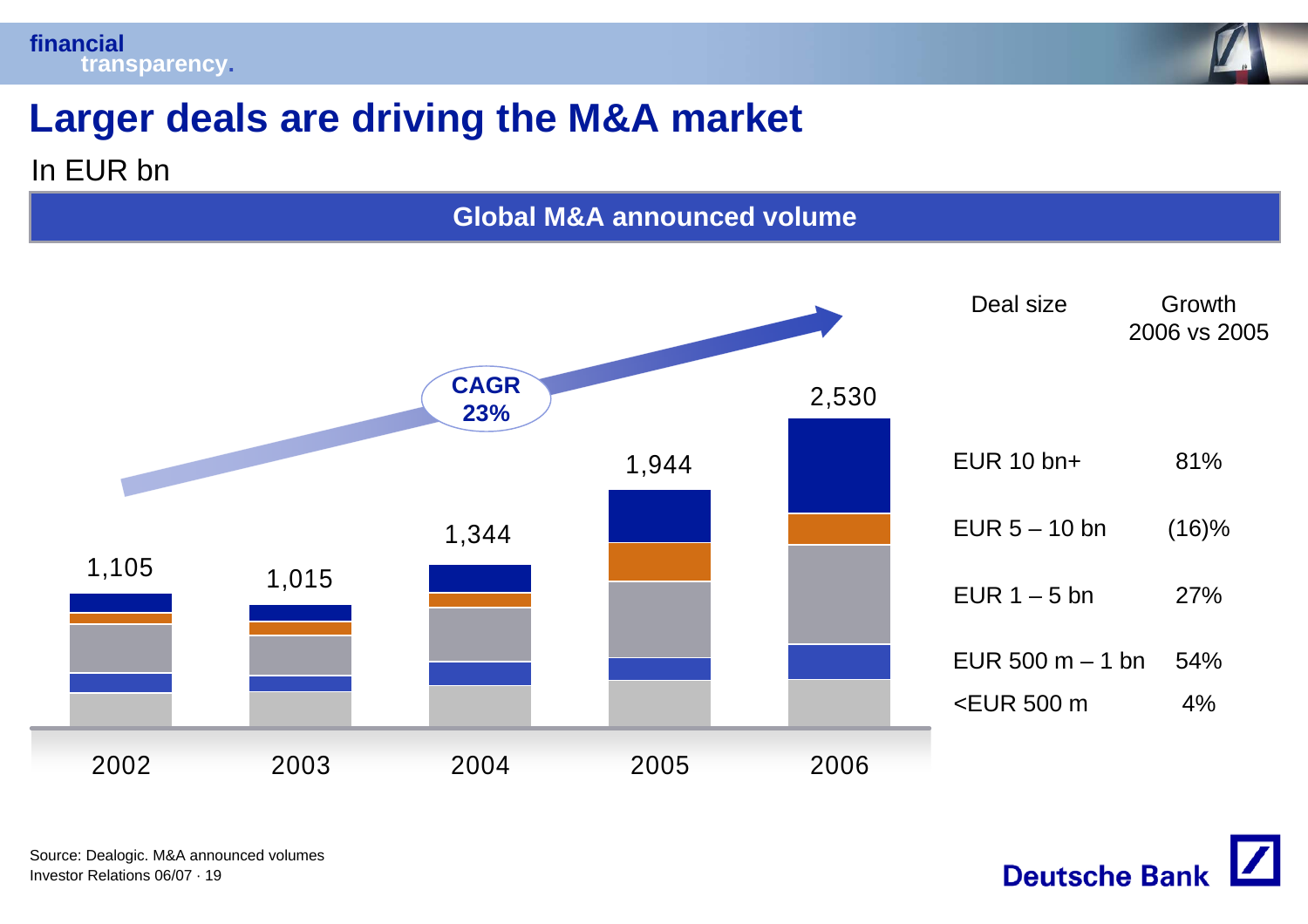

# **Powerful drivers of M&A growth**

#### In USD bn



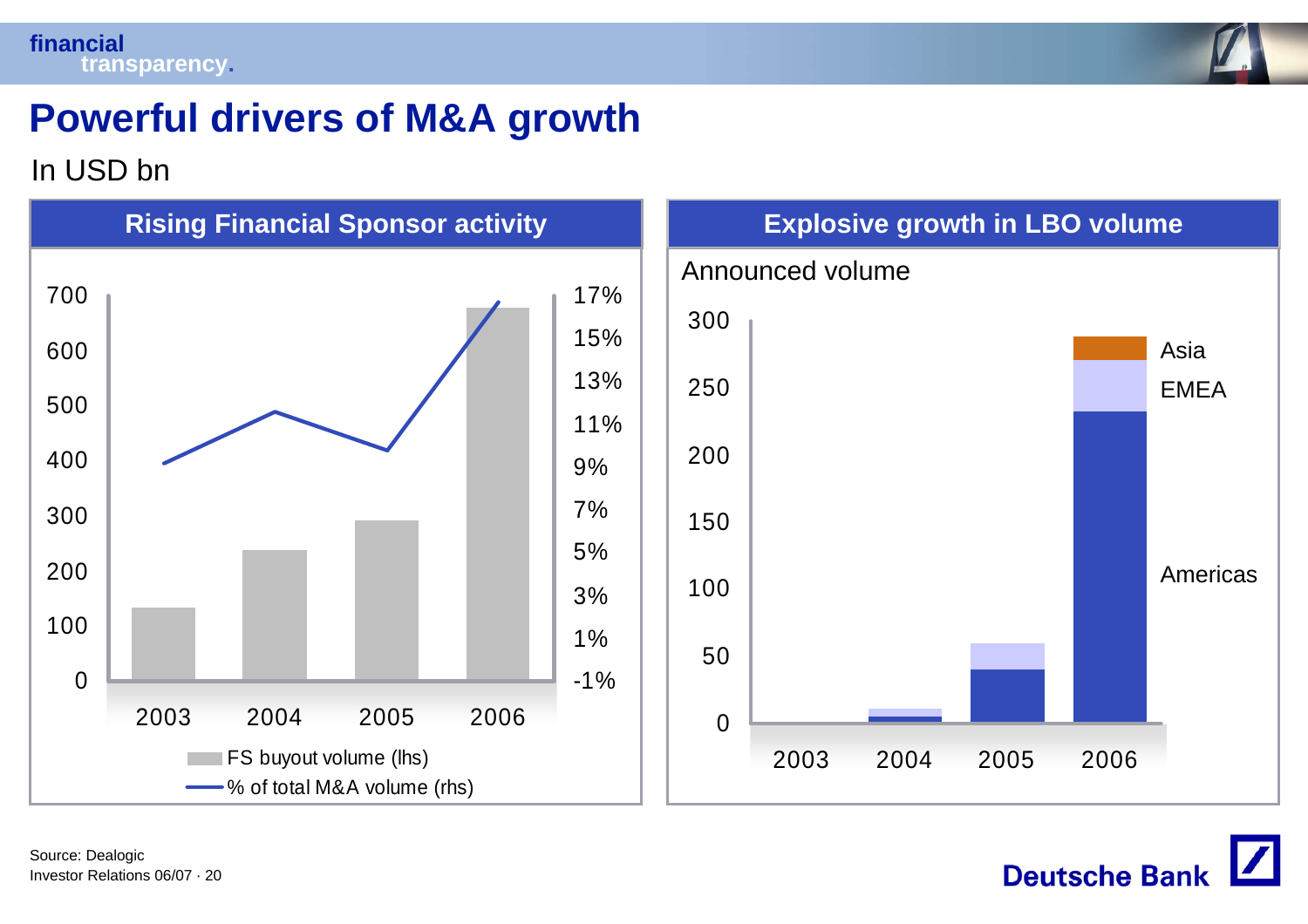



# **Private Equity purchasing power exceeds \$1 trillion**

In USD bn



Investor Relations 06/07 · 21Source: Private Equity Intelligence **Deutsche Bank**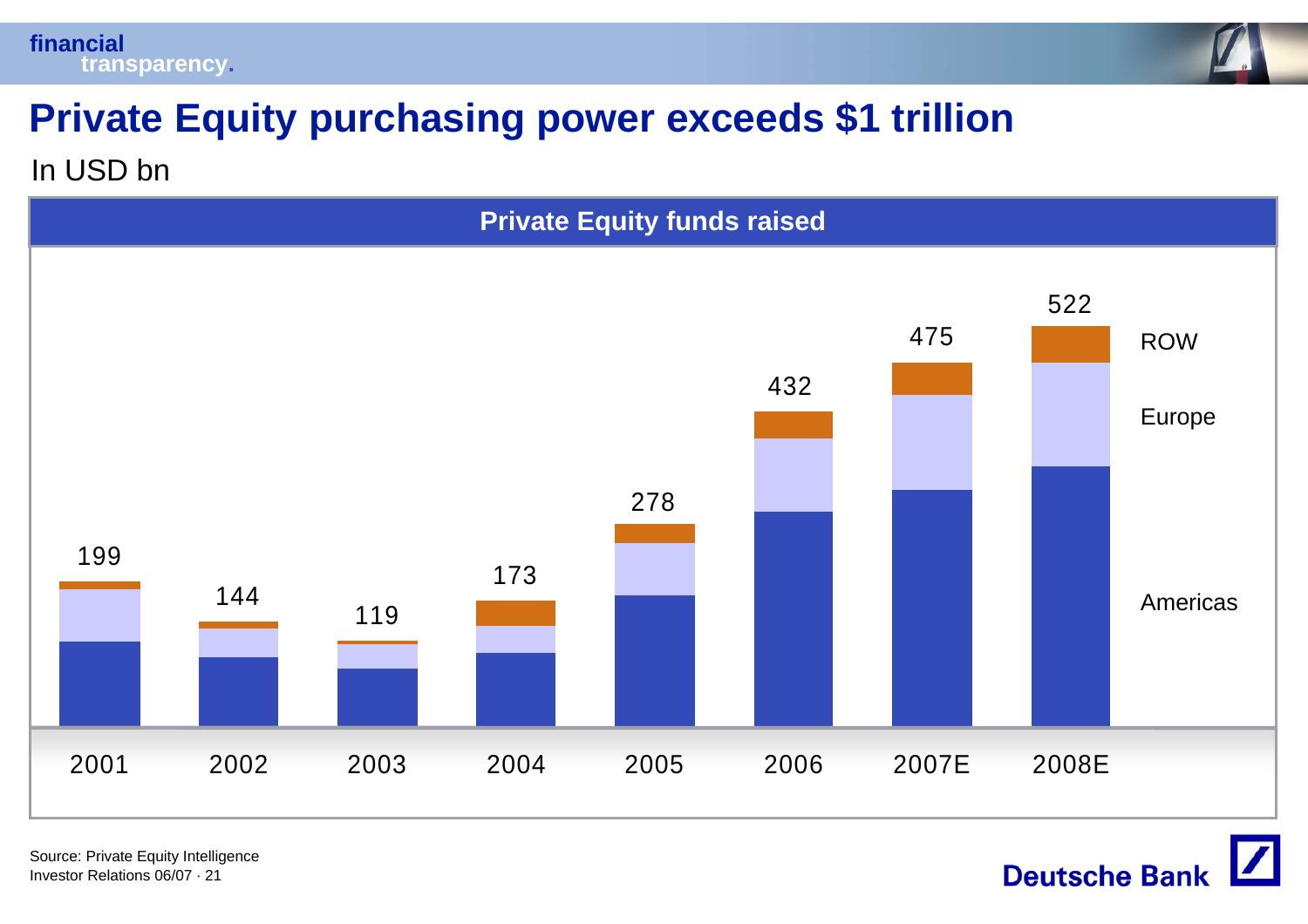



# **Global Banking strategic positioning**

|                 | <b>Underweight</b>                                                                                  | <b>In-line</b>                                                                  | <b>Overweight</b>                                                       |                                                                                                                            |
|-----------------|-----------------------------------------------------------------------------------------------------|---------------------------------------------------------------------------------|-------------------------------------------------------------------------|----------------------------------------------------------------------------------------------------------------------------|
| <b>Products</b> | ECM - Americas<br><b>M&amp;A - Americas</b><br>GTB - Americas                                       | $MSA - EMEA$<br>$\blacksquare$ ECM – EMEA<br>Investment Grade Bonds<br>GTB-APAC | <b>ELeverage Finance</b><br><b>Commercial Real Estate</b><br>GTB-Europe | Strong competitive position<br>in a significant market<br>Underweight position<br>and/or significant planned<br>investment |
|                 | 50%                                                                                                 | 10%                                                                             | 40%                                                                     | $= 100\%$ approximate % of total                                                                                           |
| <b>Clients</b>  | ■ Large-cap Corporates -<br><b>Americas</b><br><b>Financial Institutions</b><br>$\blacksquare$<br>٠ | <b>Large-cap Corporates -</b><br><b>EMEA</b><br><b>Mid-cap Corporates</b>       | ■ Financial Sponsors                                                    | market                                                                                                                     |
| Regions         | North America<br><b>Japan</b>                                                                       | <b>Asia Pacific</b>                                                             | <b>Western Europe</b><br><b>CEEMA</b><br>П                              |                                                                                                                            |
|                 | 55%                                                                                                 | 10%                                                                             | 35%                                                                     | $= 100\%$ approximate % of total<br>market                                                                                 |

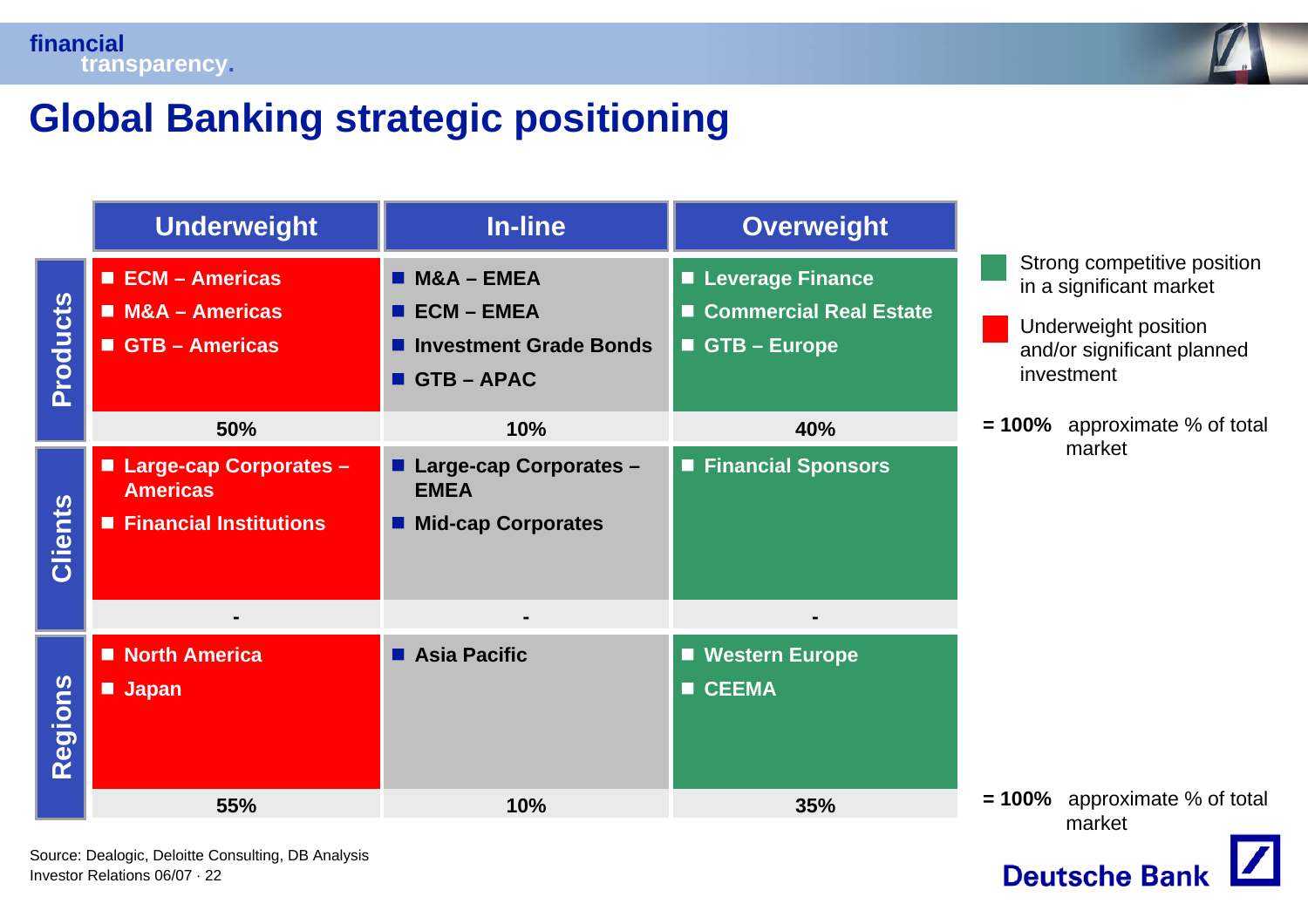



## **Deutsche Bank is a leading banker to Financial Sponsors**



**Deutsche Bank**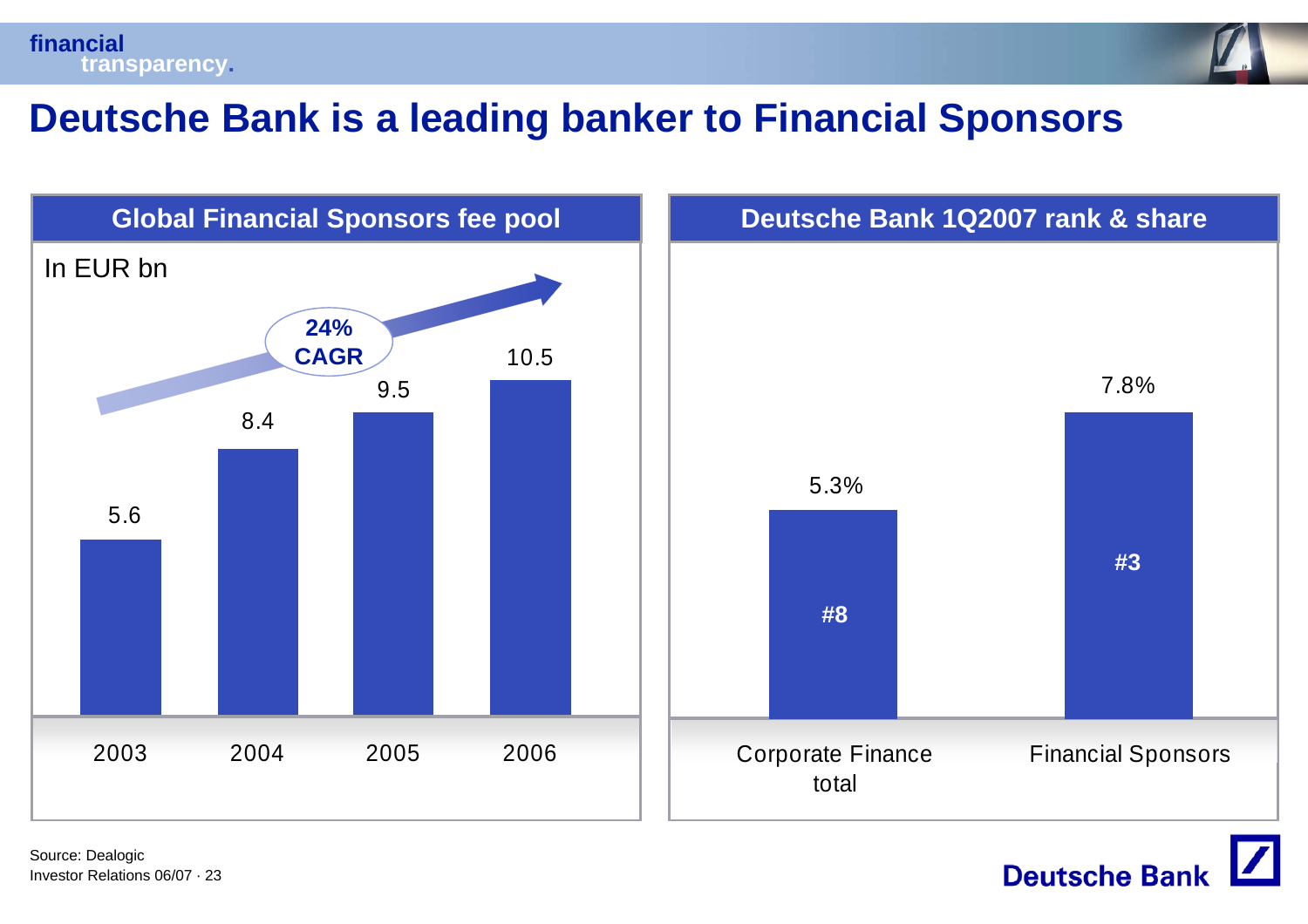



# **Corporate Finance – the road to sustainable Top 5**





Investor Relations 06/07 · 24Source: Global Banking Business Planning and Development; Dealogic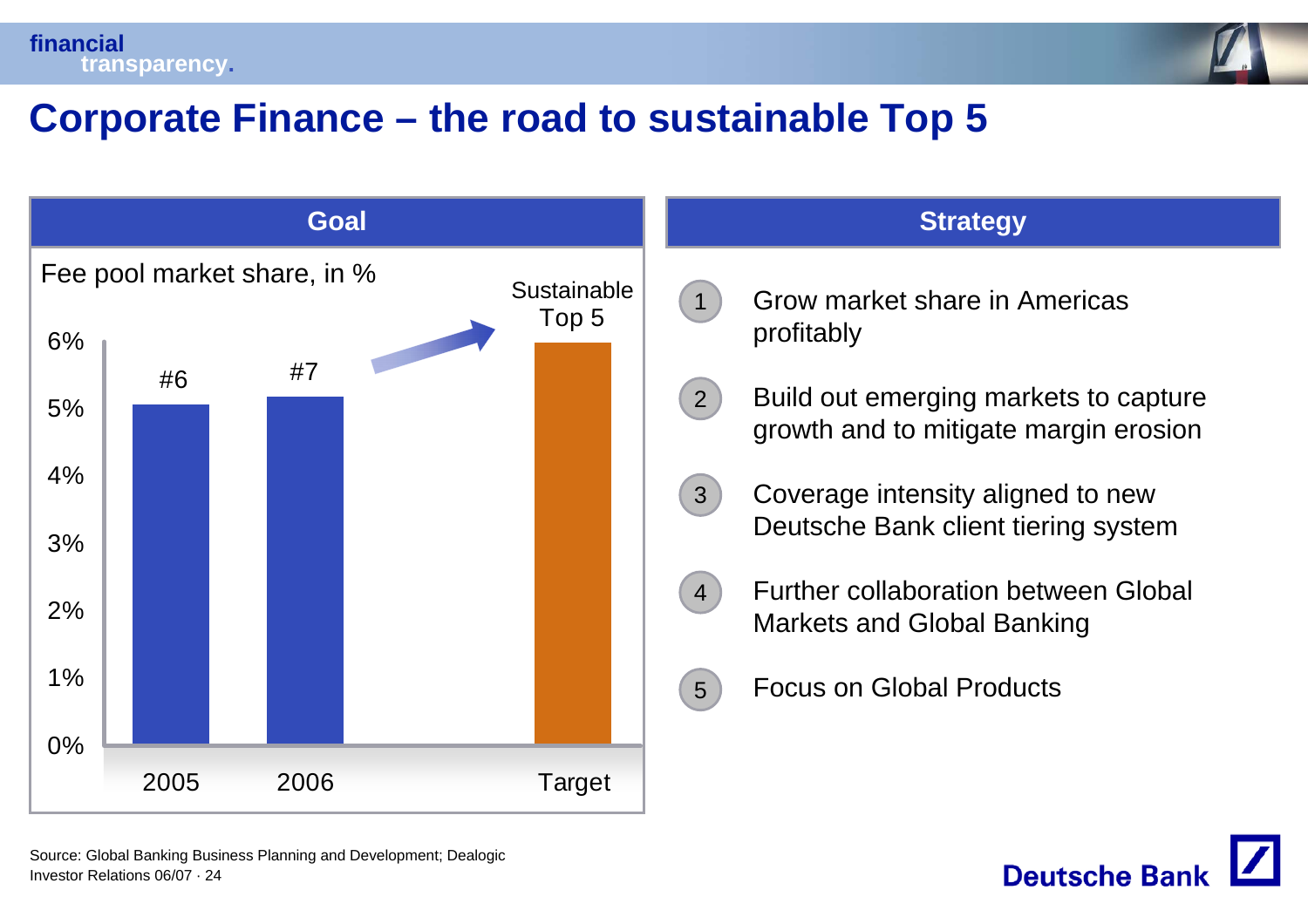

**Deutsche Bank** 

### **GTB: outstanding progress**



\* Excludes gain on sale of Global Securities Services (EUR 583 m) in 2003

Note: Deutsche Bank numbers for 2003 to 2005 based on U.S. GAAP, from 2006 onwards based on IFRS

Source: Company data

Investor Relations 06/07 · 25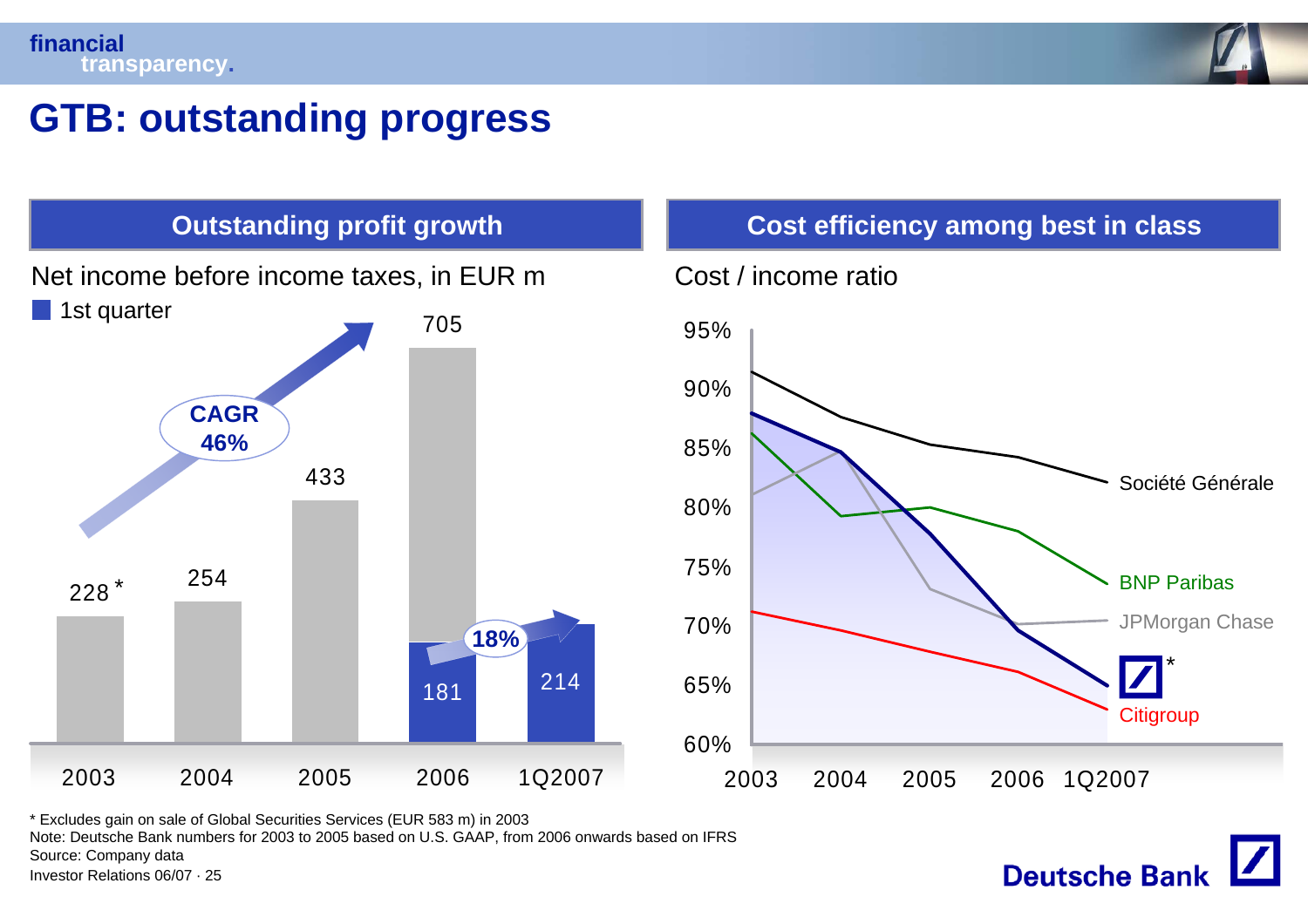

## **Leadership in key products**

| <b>Product</b>                                                                        | <b>Rank</b>    | <b>Market share</b> |
|---------------------------------------------------------------------------------------|----------------|---------------------|
| Euro clearing $(1)$                                                                   |                | 17%                 |
| USD clearing $(2)$                                                                    | $5\phantom{1}$ | 8%                  |
| <b>Export LCs Germany(3)</b>                                                          |                | 23%                 |
| <b>Trustee for US Asset &amp; Mortgage</b><br><b>Backed Securities</b> <sup>(4)</sup> | $\overline{2}$ | 22%                 |
| US Debt (all) Trustee <sup>(5)</sup>                                                  | $\overline{2}$ | 13%                 |
| Trade Finance Loans <sup>(6)</sup>                                                    | $\mathbf{2}$   | 7%                  |

(1) Bundesbank: RTGS+/Target (as of December 2006) (2) Clearing House Interbank Payment System (CHIPS), (December 2006)  $(4)$  Asset Backed Alert (FY, 2006)

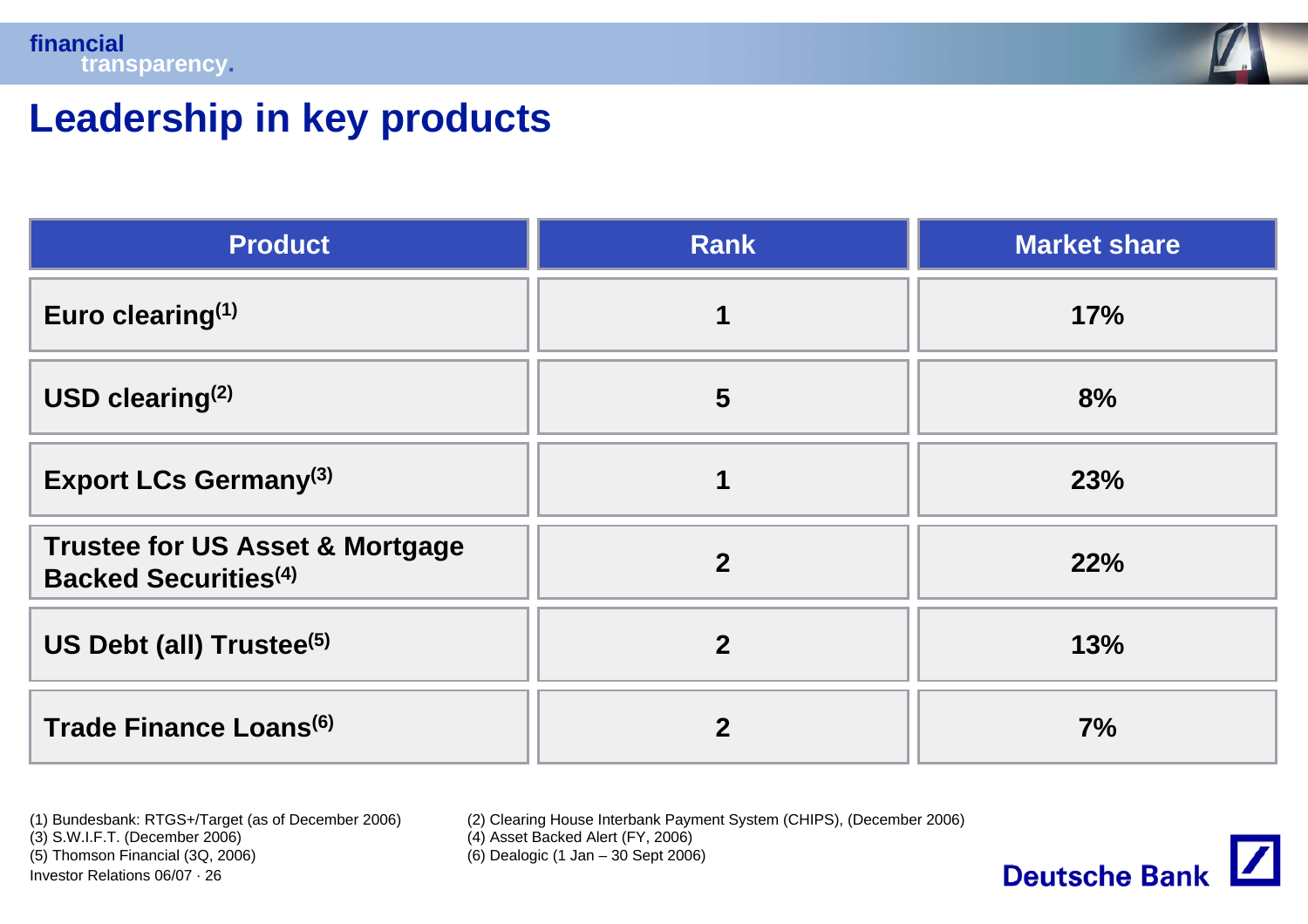

**Deutsche Banl** 

# **GTB – the road to EUR 1 billion**

Income before income taxes, in EUR m



Investor Relations 06/07 · 27\* Excludes gain on sale of Global Securities Services (EUR 583 m) Note: 2003 to 2005 based on U.S. GAAP, from 2006 onwards based on IFRS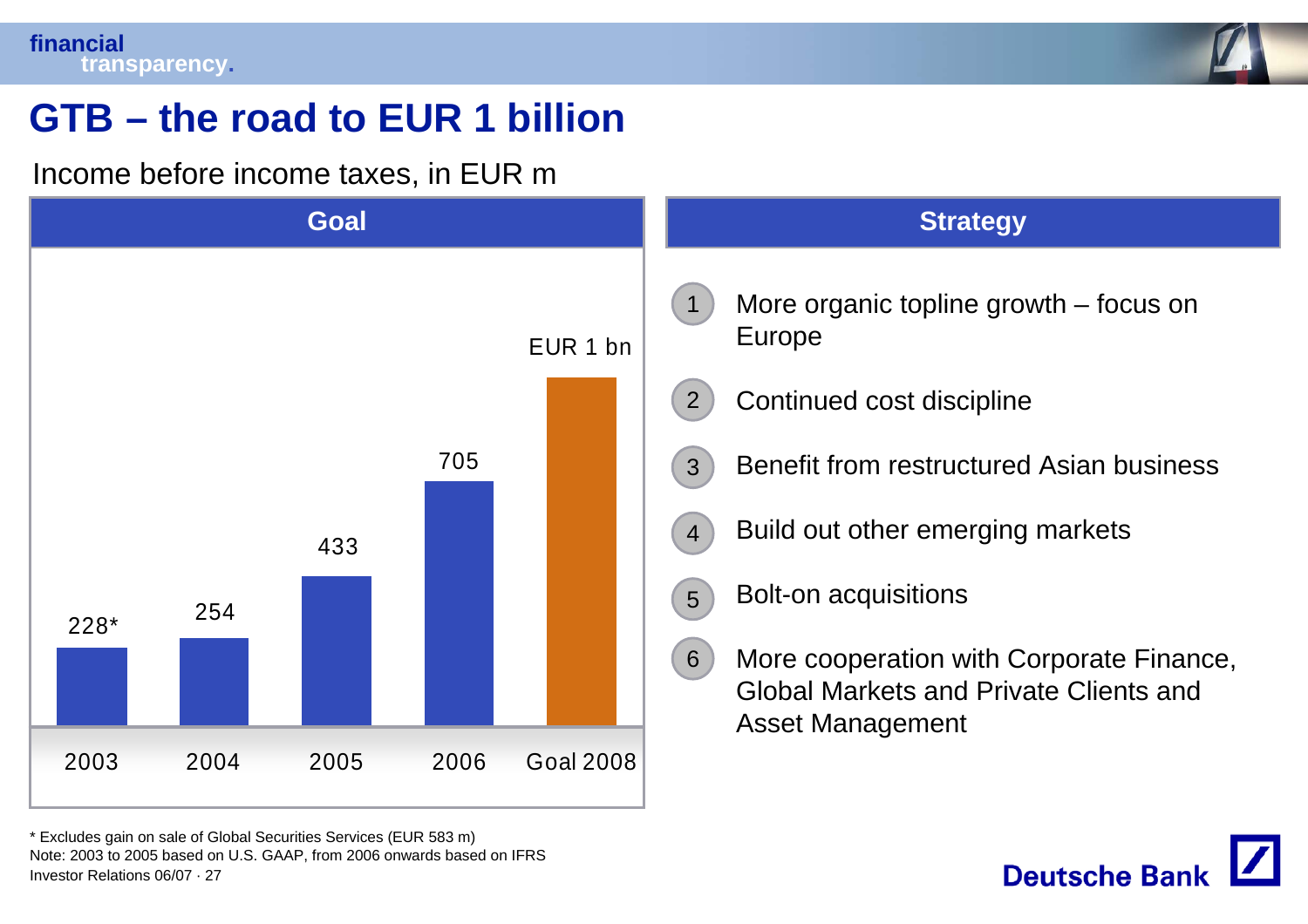



# **In summary: Global Banking is well positioned to deliver**